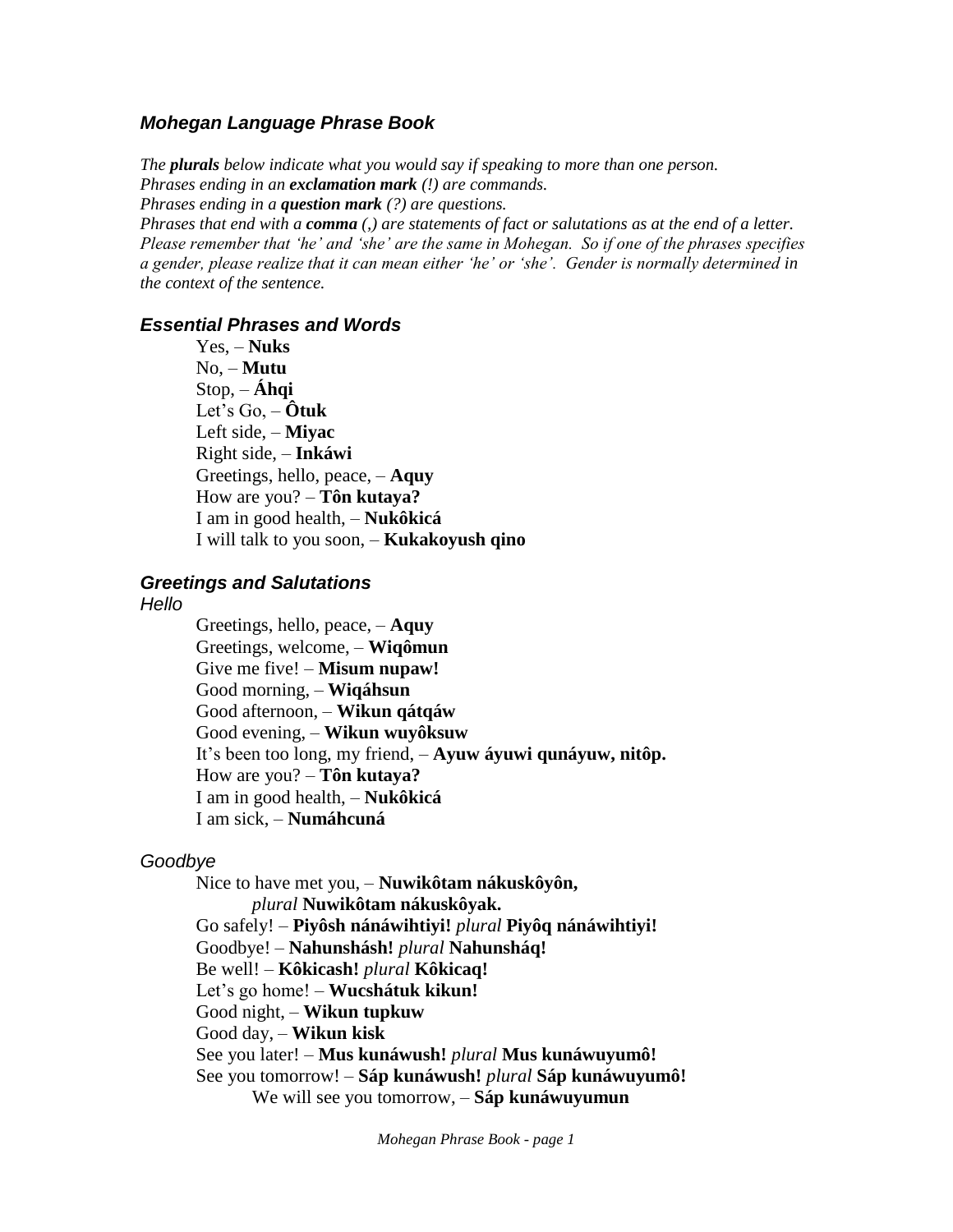Good journey, – **Pômsháwôk wikun** Journey well! – **Wi papômshô!** Your loving cousin, – **Wômôyáw katôks**

### *Welcome*

Welcome, come in! – **Wiqômun, suqish!** *plural* **Wiqômun, suqiq!** Sit down! – **Mátapsh!** *plural* **Mátapiq!** Sit by me! – **Kuski nahak mátapsh!** *plural* **Kuski nahak mátapiq!** Sit with us! – **Mátapsh wuci nahakánônak!**  *plural* **Mátapiq wuci nahakánônak!**

# *Spiritual Things*

## *God*

God is good, – **Manto wikuw.** Great Spirit, – **Manto kôkci** God's will, – **Manto uwikôtamuwôk** Káwtántowit made us; Manto owns us *~ attributed to Gladys Tantaquidgeon* **Káwtántowit kukis'huwáwuqun; Manto kutatohumuqun.**

# *Piety*

Let's go to meeting! – **Piyôtuk môwáwiyuk!** He is praying, – **Ôkosuw.** I am praying, – **Nutôkosuw.** Let's pray! – **Ôkosutuk!** Pray for me! – **Ôkosum!** The Lord is my shepherd, I shall not want, – **Kôkci Manto nunáwshipsuwin, mutu pish nucôhtam.** God bless your family, – **Manto wuyôtam kucáhsháyuwôk.** May God hold you in his palm, – **Manto wuw kumihkunumuq wayômanicuk.** For the love of money is the root of all evil, –

**Niwuci wômôyáwôk tiyakuwash**, **ni wucápuk wámi mácituk.** God is in all the world **– Manto apuw wámi pômkokik**. [FF]

# *Ten Commandments*

Thou shalt have no other gods before me, –

**Áhqi pish kuwacônô mutu ôkutak mantonak nikôni ni.**

Thou shalt not take unto thee any graven image, –

**Áhqi pish kumamô yaqi awán nunokôtôk.**

Thou shalt not take the name of God in vain, –

**Áhqi pish kumamô uwisuwôk wuci Manto tônoci.**

Remember the Sabbath day and keep it holy, –

**Muqantamsh Sapat kisk qá wacônumsh wáyitupôhtak.**

Honor thy father and thy mother, –

**Qutiyánumôhq kohsh tá kunonôk.**

Thou shalt not kill,  $-$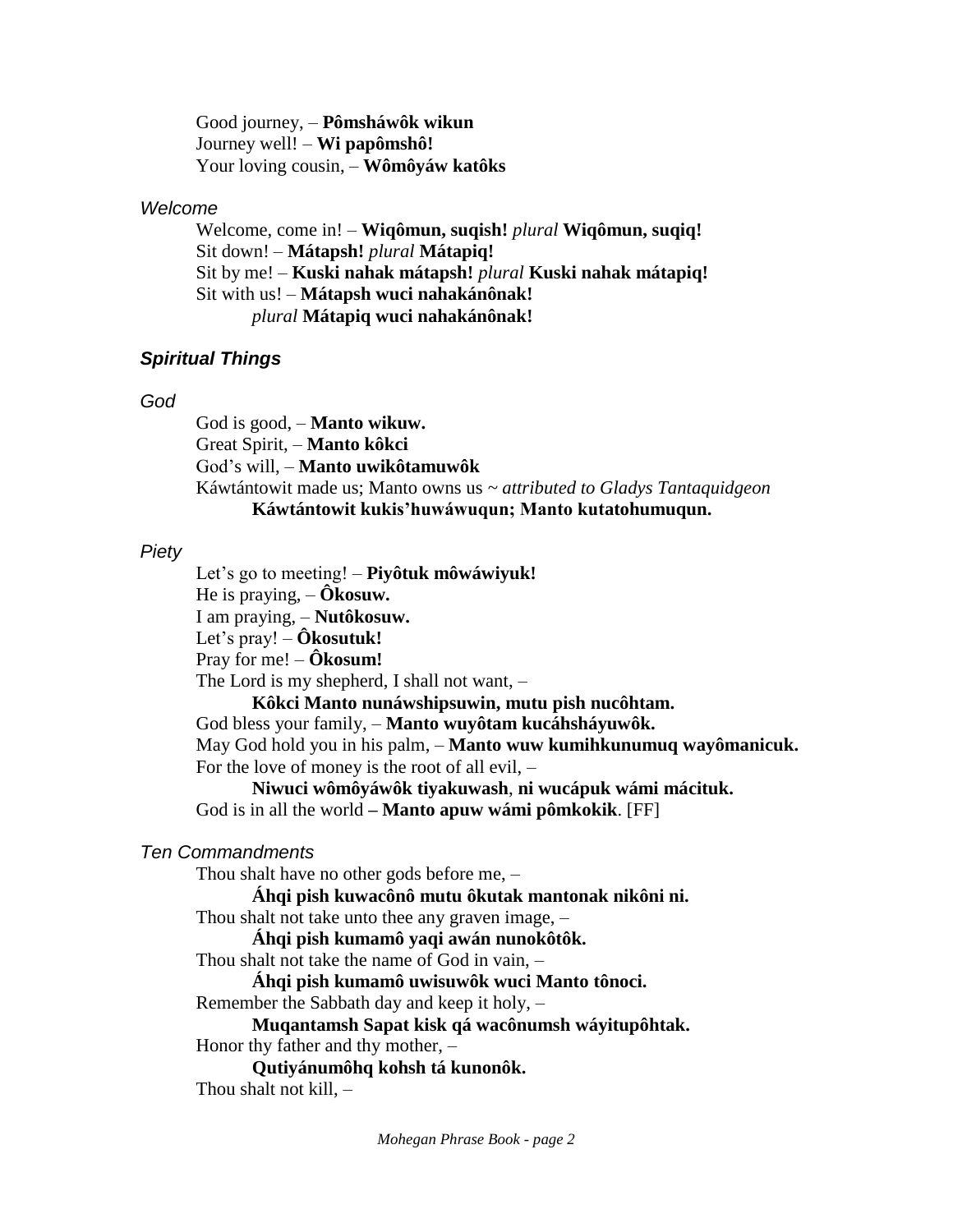**Áhqi pish kunshô.** Thou shalt not commit adultery, – **Áhqi pish kumamusuw.** Thou shalt not steal, – **Áhqi pish kukumot.** Thou shalt not bear false witness, – **Áhqi pish kupanôwaw.**  Thou shalt not covet thy neighbor's things, – **Áhqi pish kuciwôtam kitataymôkanin cáqansh.**

### *The Lord's Prayer*

*This version of The Lord's Prayer was given to us by Experience Mayhew in 1725.* Our father beyond the sky:

**Nohshun ôkowi kisuquk**:

Hallowed (sacred) is Thy name.

**Wuyitupôhtam ayuki kuwisuwôk**.

Thy kingdom come.

**Kukutasitumiwôk piyômush**.

Thy will (pleasure) be done on earth as it is beyond the sky.

#### **Kuwikôtamuwôk ayuki yotay pômkôki uyáyuw ôkowi kisuquk**.

Give us this day our daily bread.

**Misunán iyo kisk asikiskôkush nuputukunikun**.

And forgive us our evil doings likewise as we forgive those who would cause us harm.

**Qá áhqôhtamawunán numatôpáwôkunônash**, **nánuk uy áhqôhtamak kihcapunuqiyakuk**.

And don't lead us into temptation.

**Qá ahqui uyasun macimwihtiwôkanuk**.

But deliver us from evil.

**Wipi pôhqásunan wuci mácituk**.

For Thine is the kingdom, and the power, and the glory, forever and ever. Amen. **Niwuci kutáyhi kukutasitumiwôk**, **mihkikuwôk**, **qá**

**kunôtáyatumiwôk**, **mucimi qá mucimi. Ni yáyuw**.

*This version of The Lord's Prayer was given to us by Fidelia Fielding in 1904.* Great father staying in heaven very good is your name.

**Kôkci kohshun apuw mantonuk mutawi wikun kuwisuwôk.** May your heaven come, likewise as is your command, so may they say here on earth as it is going on in heaven.

### **Kumantonuk piyômuw, uy kutiwá, ni iwák yu Pômkokik mawi uy mantonuk.**

Give us this day bread, so too, another day.

**Misunán yu kisk putukunik uy ôkutak kisk.** 

Make my heart good so that I will not like anything that is evil.

**Wustush nutáh wikun, wáci mut nuwikôtam cáqansh mácituks.**

Because your heaven, your power and exceedingly good forever and ever.

**Sômi kumantonuk, kumihkik, qá mutáwi wikun mucimi qá mucimi.**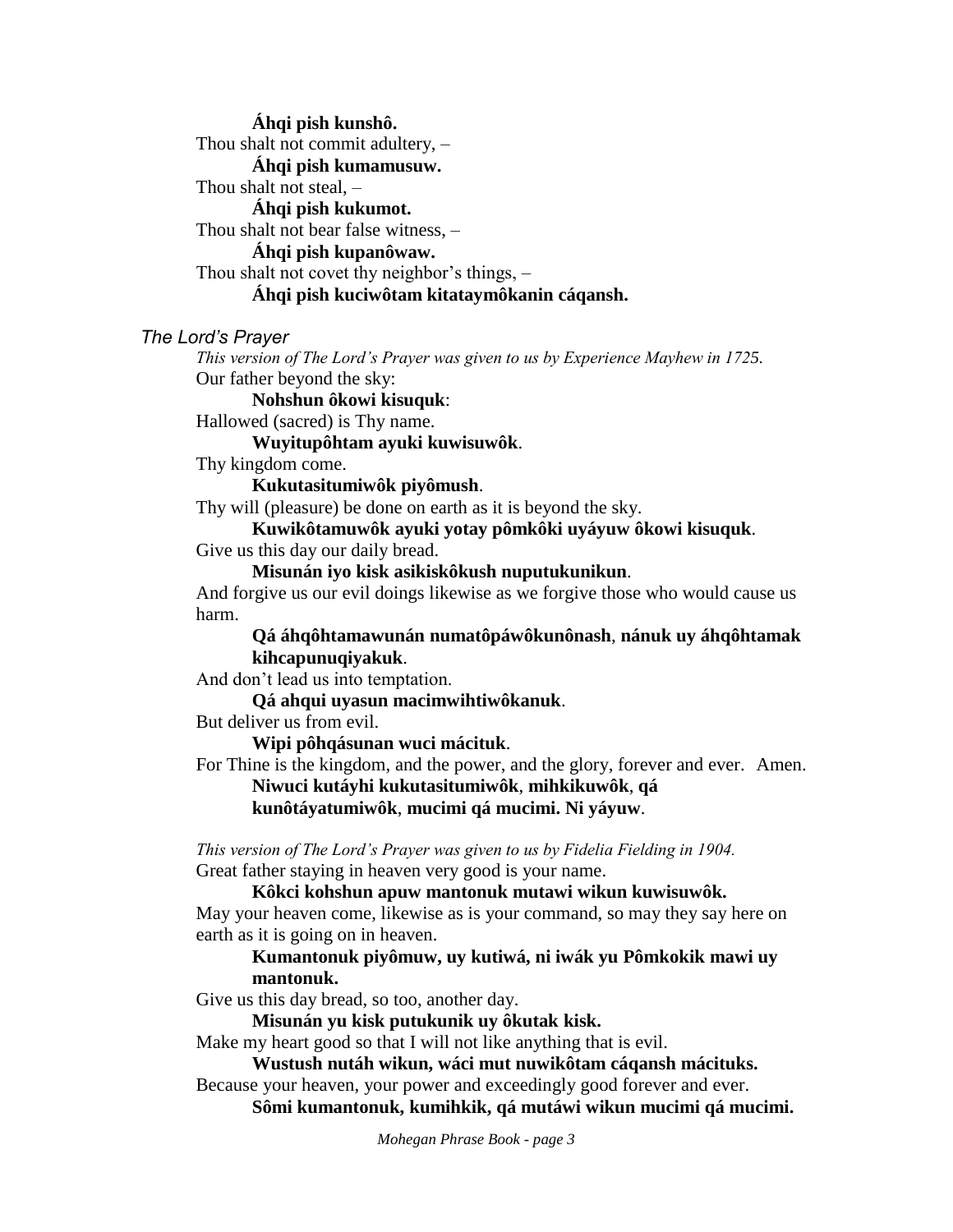# *Of Traditions*

### *From Famous Mohegans*

This heart is not mine, but yours. **~** *Attributed to Sachem Uncas* This heart is not my heart…but your heart, *~ literally*

### – **Yo mutah mutu nutah…wipi kutah.**

Live in peace. Cultivate peace. Take care to plant, manure and cherish it as ye vintner his vine, or ye husbandman his corn. *~ Attributed to Samson Occum* Live in peace. Care for peace. Plant it, fertilize it, and hold it with gentleness near your heart as a vintner would treat his vine, as a farmer would treat his corn. ~ *literally*

– **Wut'hkish wuyohtiyôkanuk. Nanáwanumásh wuyohtiyôk. Kihcásh, munôqáhtiyásh, qá mihkunumsh wuci mayunuyiwôk kuski kutah uy winomanuwitiya uyitiyáw wuwinômus usu kihcáwin wuwiwáhcumunsh.**

## *Smudge*

Purification Blessing [said once in each of the four directions and a fifth time at the starting point.]  $\sim$  In the Name of God, the most pure, the most pure. – **Uwisuwôkanuk Manto, ayuwi páhkisut, ayuwi páhkisut.**

## *The Land*

Our land is sacred – **Nukiyun wuyitupôhtam.**

# *The Sweatlodge*

Let's go sweat! – **Pisupátuk!**

You must sing four songs in the lodge –

**Côci kukutomá yáw kutomáwôk pisupôkanuk.**

Come to the sweatlodge! **– Piyôsh pisupôk!**

We sweat in the sweat lodge, – **Kupisupámun pisupôkanuk.**

We sing in the sweat lodge, – **Kukutomámun pisupôkanuk.**

We pray in the sweat lodge, – **Kutôkosumun pisupôkanuk.**

We are cleansed in the sweat lodge, – **Kupakisumun pisupôkanuk.**

In the lodge, he pours water on hot stones, –

**Pisupôkanuk, sôhkinum nupi kásaputáks sunuk.**

Women put cedar boughs in the sweat lodge,

Stones are heated in a great fire, – **Sunsh kusaputásh kôkci yohták.** We call the stones grandmothers and grandfathers,  $-$ 

**Sunsh kutusuwisunánônash kunánun tá kokunsun.** After the fire, many stones are dust, – **Kisi yoht, mutáwiyush sunsh sqi.** Our grandmothers and grandfathers give their lives for our cleansing, –

# **Kunánun tá kokunsun miyáwak wupumôtamuwôkansh wáci kácusumahutut.**

Sweatlodge-keeper – **Pisupôk-wacônumwin**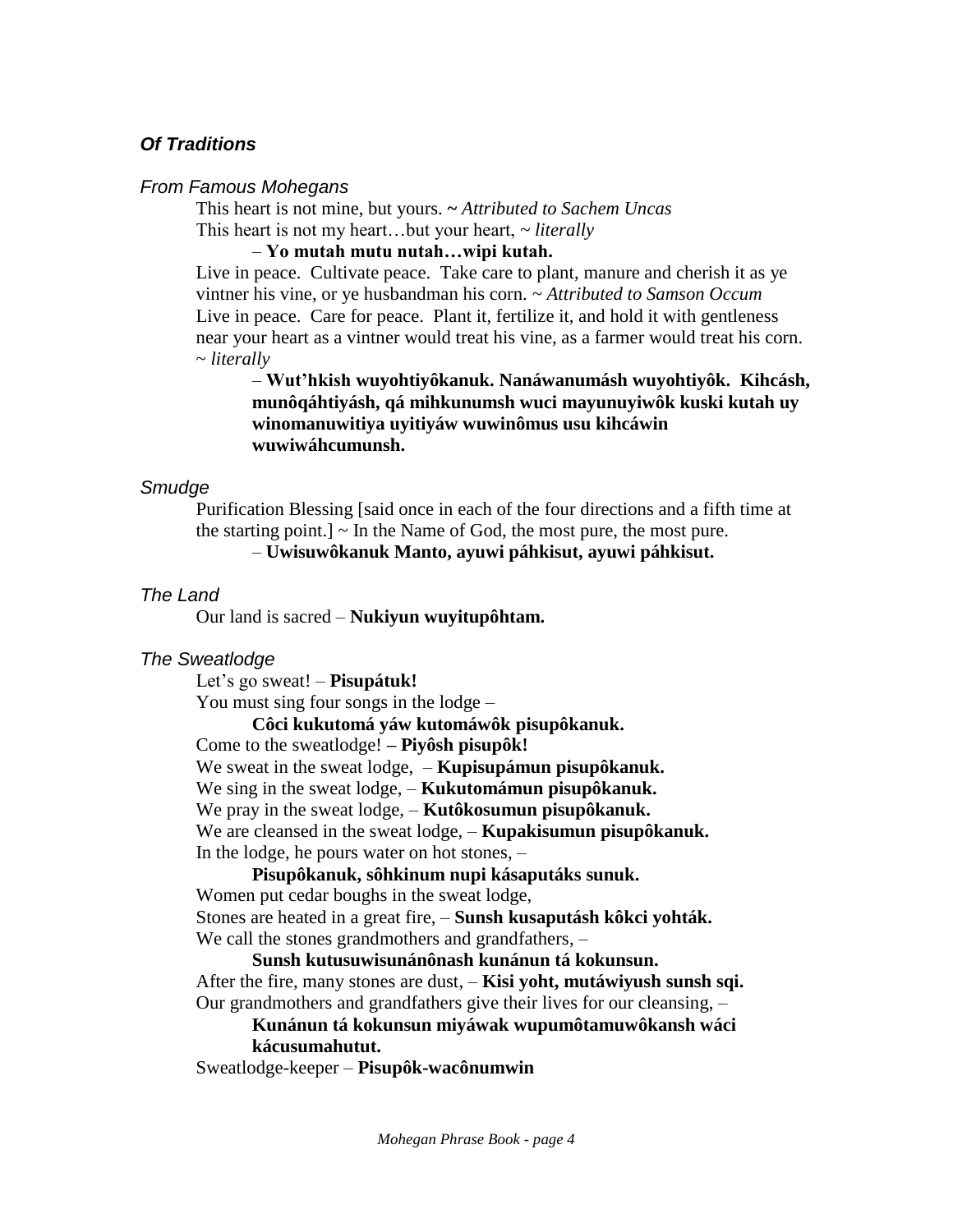#### *Tobacco*

Bring tobacco! – **Inpáwôk pátawush!** An offering of tobacco, – **makowôk wuci inpáwôk** The men plant the tobacco, – **Inak kihcák inpáwôk.** You can make a pipe from wood or stone, –

**Tápi kosto wutamôk wuci wutqun asu sun.**

### *Fire for the dead*

We keep a fire for the dead, – **Nuwacônumumun yoht wáci napukak.** It helps them on their journey, – **Anunkush wupômsháwôkuwuk.** The fire burns for three days or four days, –

**Yoht cikôhtuw shwiqunakat asu yáwuqunakahk.**

#### *Drum*

Let's bring the powwow drum, – **Pawáwôk popowutáhuk pásawôtuk!** This is a water drum, – **Yo nupi popowutáhuk.**

The drum signifies the heartbeat of Mother Earth, –

## **Popowutáhuk iwômuw wutah-titiqushun wuci Kunonôkanun Pômkoki.**

The drum calls on the spirits of the ancestors, –

**Popowutáhuk huyáw yáhsháwôkansh wuci ocátôkának.** Come beat the drum with us! – **Piyôq takatam popowutáhuk wuci niyawun.**

Ladies, shake your rattles! **– Sqák, nunukunumiq kuqôyowasquwôwash!**

### *Dance*

Come to the winter feast, – **Piyôq i pupôn nikômo** *plural* **Piyôsh i pupôn nikômo.** I give away at the feast, – **Numiyô nikômuk.** We will dance at the feast, – **Mus kumutákômun nikômuk.** Dance with me at the feast, – **Witkámun nikômuk,** *plural* **Witkámiq nikômuk.** Turkey feathers, – **Náham miqunak** Turkey fan, – **Náham pawanatôk**

### *Medicine*

Pieces of cedar burst into sparks of fire, –

**Kackásh cikupi pashkshuwash i cikunásuwash.** Cedar, – **Cikup** Pieces of cedar, – **Kackásh cikupi** Red cedar, – **Mishqáwtuk** Birch, – **Wuc'hkapiyuk** Sassafras, – **Sasôkapámuk** Sweet grass, – **Wikô máskiht** Give me the birch cup, – **Misum wuc'hkapiyuk tatamwáwic.** The sweet grass smells good, – **Wikô máskiht wuyimôqat.** Medicine exists in the bullrush roots, – **Masktin ayuw mishasq wucôqômuk**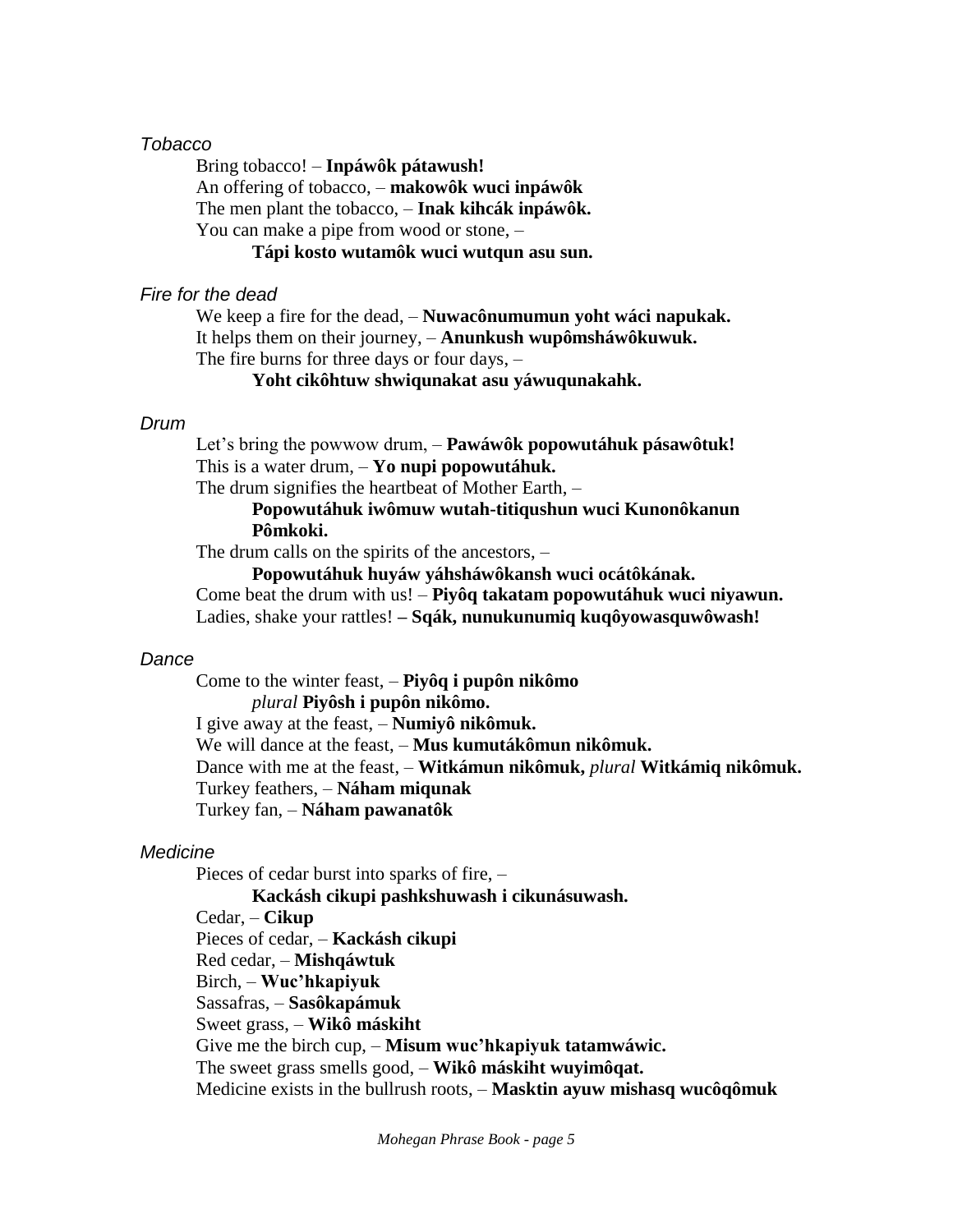The medicine face chases away bad spirits, – **Ôpusk wuskisuq natskawáw maci-cipay.** Many medicines were given in a turtle shell, – **Mutáwi másktun miyucik toyupáhs wuwahakayuk.** A mortar and pestle are used to grind medicine, – **Manonsk tá qinhsinôk awáhcácik squtáham ôpusk.** The turtle shaker is shaken to cure illness, – **Toyupáhs nukimowôk nukimo nitskuhtuyo** Sweep bad thoughts from the house with the woman's spirit broom, – **Cikhamsh maci uyôhtumuwôkansh qaci naspi cikham sqá wucôqah.** Let him drink from the medicine cup, – **Wutatamôhutuc wuci tatamwáwic ôpusk.**

### *Our Crafts*

The basket splints come from the ash tree, – **Pôpayikansh wucshá môyôhks.** Let's take the strawberry basket to the meadow, – **Mamutuk wutáhum manotá i mikukáskitiyuk.** You can make holes in the hide with an awl, – **Tápi kosto puqish shayuk naspi muqs.** He planted the house in one day (lay the foundation for the house),  $-$ **Tánihtiyáw nuqut kiskuk.** 

# *Family Relations*

### *Family*

This is my family, – **Nucáhsháyuwôk ayuw yo.** God bless your family, – **Manto wuyôtam kucáhsháyuwôk.**

### *Parents and Children*

These are my parents, – **Ocátôká ayuwak yok.** These are my children, – **Nunicônak ayuwak yok.** This is my son, – **Nunámôn ayuw yo.** This is my daughter, – **Nutônihs ayuw yo.** How many children do you have? – **Ton kunicônak kuwacônô?** I have three children, – **Nuwacônô shwi nunicôn.** I don't have children, – **Mutu nuwacônô nunicôn.** Who is your mother? – **Awán kunonôk?** This is my mother, – **Nunonôk ayuw yo.** How is your father called? – **Tôn usuwisuw kohsh?** My father's name is \_\_\_\_\_, – **Nohsh uwisuwôk \_\_\_\_\_\_\_.** My father is an only child, – **Nohsh ayuw nuqutukiyun.** My father was a great hunter, – **Nohsh ayuw kôkci acáwin.**

### *Siblings*

This is my older brother, – **Nimat ayuw yo.**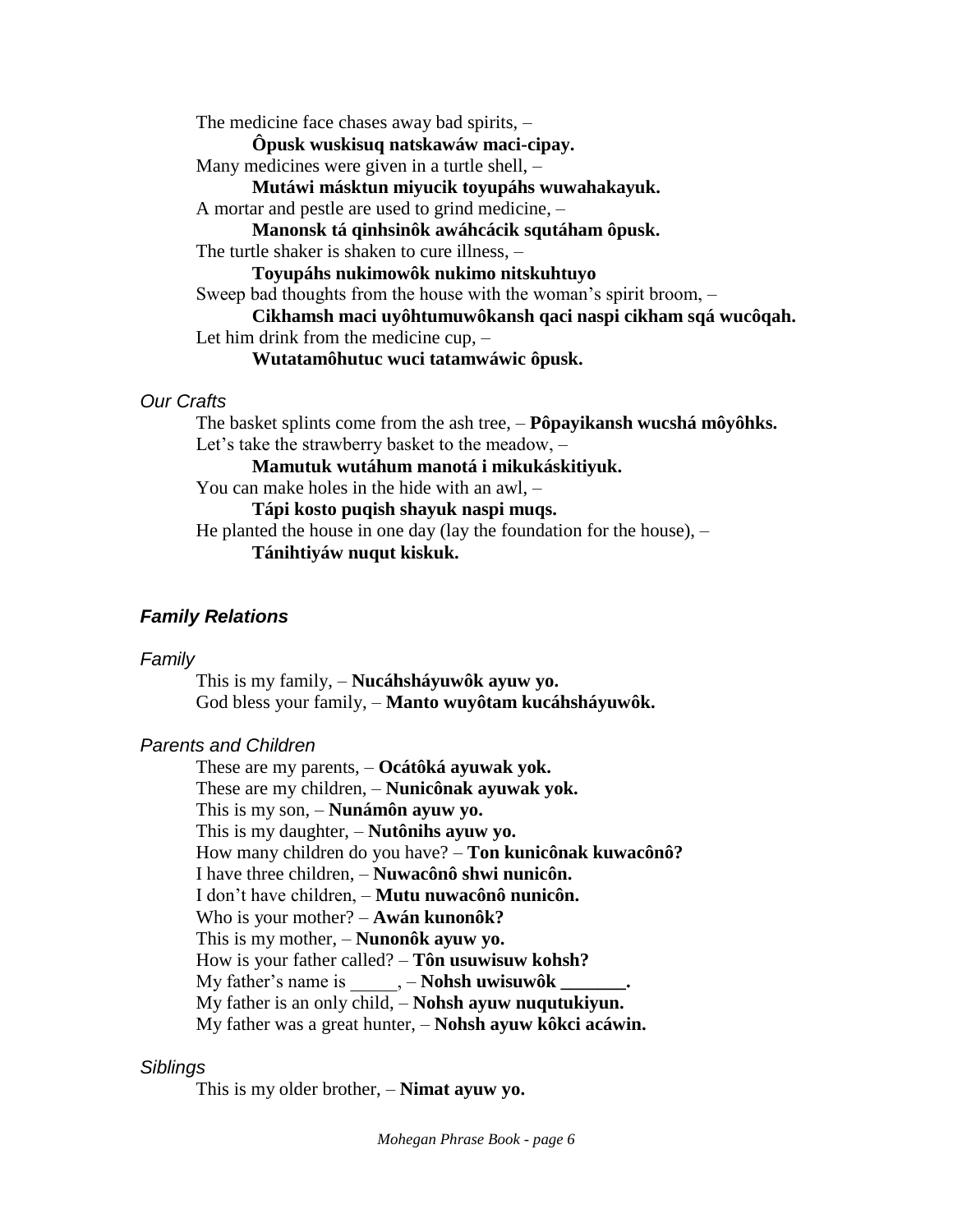This is my older sister, – **Numihsihs ayuw yo.** This is my younger sibling, – **Nihsums ayuw yo.**

### *Grandparents and Grandchildren*

My father's mother is my grandmother, –

**Nohsh wunonôkanah ayuw nununánu.**

My son's daughter is my grandchild, – **Nunámôn wutônihs ayuw nohs.**

My new grandchild is a girl, – **Nohsihs ayuw sqáhsihs.**

My new grandchild is a boy, – **Nohsihs ayuw mukacuks.**

My grandfather's grandfather was called Eliphalet. Was yours? –

**Eliphalet mô usuwisôw nokuns wokuns. Mô ki?**

### *Aunts, Uncles and Cousins*

My mother's sister is my aunt, – **Nunonôk witukushq ayuw nohkumihs.** My father's sister is my aunt, – **Nohsh wumihsihs ayuw nohkumihs.** My father's younger sibling is my aunt, – **Nohsh wihsums ayuw nohkumihs.** My father's younger sibling is my uncle, – **Nohsh wihsums ayuw nusihs.** My father's brother is my uncle, – **Nohsh nicay ayuw nusihs.** My mother's brother is my uncle, – **Nunonôk wimat ayuw nusihs.** We are all cousins, – **Kutayumun wámi katôksun.**

### *In-Laws*

This is my son-in-law, – **Niqayo ayuw yo.** This is my daughter-in-law, – **N'shum ayuw yo.**

# *That's My Job…*

Accountant, – **Akisuwin** Baker, Cook, – **Aposuwin** Banker, – **Munishnanuwiwin** Canoe maker, – **Mushoy Wustawáw** Caregiver, – **Nanáwanumáwin** Chairman, – **Puyáhqutumwin** Chief, – **Sôcum** Collector of images, Photographer – **Mukunum inkôtôk** Councilor, – **Wiyaqutuwin**  Counselor, – **Kinonuwin**  Dancer, – **Mutáhkáwin** Doctor, – **Môyikow**  Drummer, – **Tatakatamawin** Elder, – **Cáyhs** Farmer, – **Tôyituwin** Fireman, – **Tápatáwin** Firemaker, – **Potawáwin** Fisherman, – **Ômôwin** Fortune-teller, – **Qáshuwtumwin** Gambler, – **Kusawasuwin**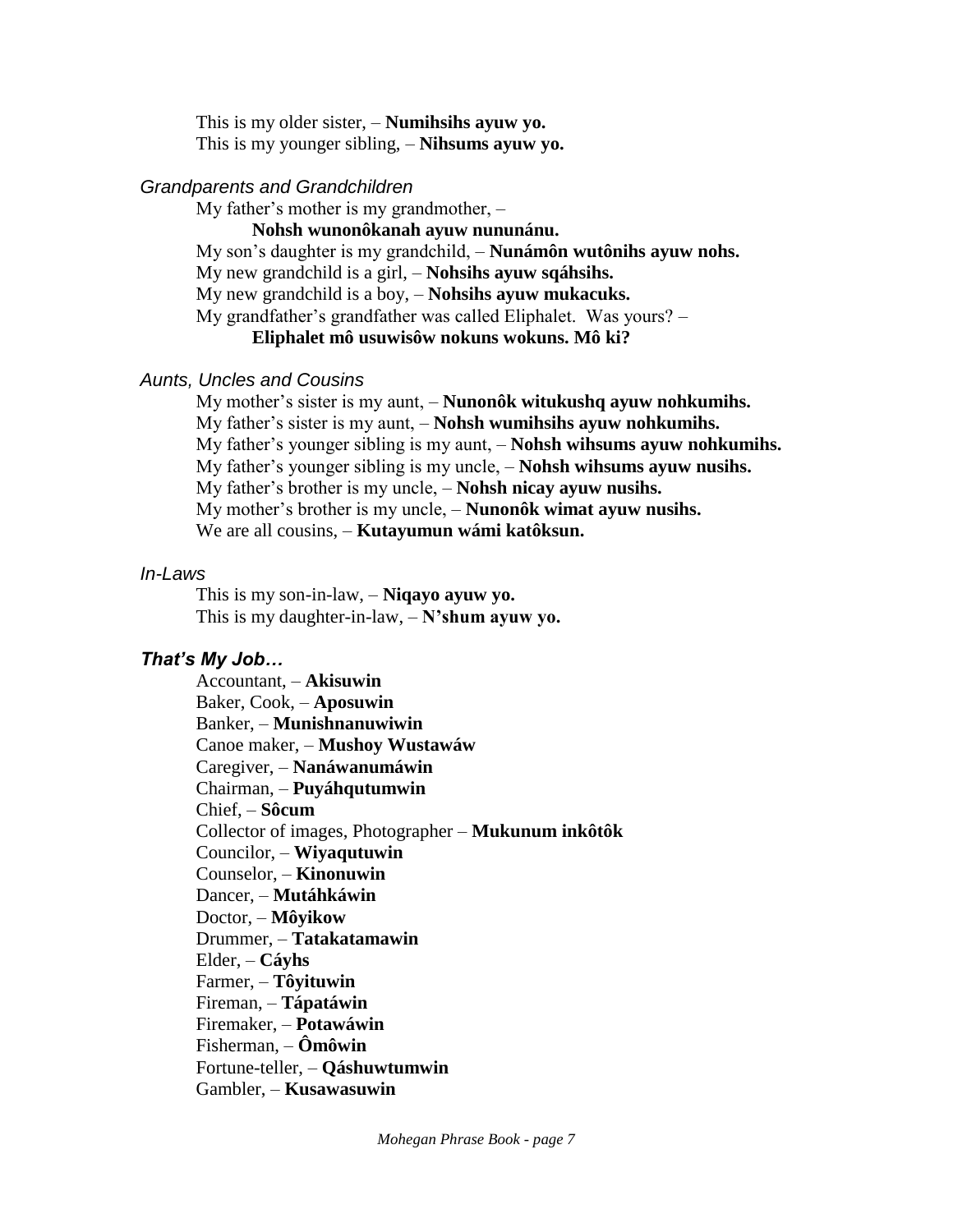Guard, – **Wacônuwin** House builder (Home planter), – **Tánikutiyáwin** Hunter, – **Acáwin** Judge, – **Wusitumwin** Magician, – **Páwáwin** Mortician, – **Posikunôwin** Maker of things, – **Wustawáwin Cáqansh** Nurse, – **Nanuwitiya**  Painter, – **Ayakunumwin** Police, – **Nánáwihtiyowin** Priest, – **Wuyômawin** Principal, – **Puyáhqutumwin** Seller, Trader, – **Ônqshôwin** Shepherd, – **Nanáwshipsuyun** Singer, – **Kutomáwin** Storyteller, – **Ôcimohkawin** Student, – **Nihtôwin** Teacher, – **Kotumáwin** Warrior, – **Waskitôp**  Weaver, – **Mônakôhtuwin** 

### *That's My Body!*

#### *Head and Face*

Wash your hair! – **Kucusutawush kishikak!** He bound his hair behind his head in a great bunch, – **Asipunum wishikak wutak kunôk wucicipônakanuk.** Her long hair is beautiful, – **Uqunônuquwôk wikco.** John only shaves his chin, – **John mosum cánaw wutôpkan.** My grandchild's eyes are brown, – **Nohs wuskisuqash môpamuqáyush.** Wash your ears! – **Kucusutawush k'tawaqash!** No brain resides in this head, – **Mutu mutup ahtá yo m'kunôk**. Kiss my face! – **Cupwatamsh nuskisuq!** Kiss my cheeks! – **Cupwatamsh nanonawash!** My forehead has a wound, – **Nuskatuq nocumwitanowawôk.** Don't lick my nose! – **Mutu nosqatamsh nucôy!** I will bite your ear, – **Nusakiputam k'tawaq.**  I would rather hug your neck, – **Wipi mus wôkum kusucipuk.** Kiss my mouth, and I kiss you! – **Cupwatamsh nuton, qá kucupwatamush!** Where is your head? – **Cáhak k'kunôk?** 

#### *Body*

My husband's body is hairy, – **Náhsuk wahak owishakanuw.** Miyáwin's shoulder hurts badly, – **Miyáwin piqanah winu ôhqamamuw.** My back hurts, – **Nutôhqamam n'psqan.**  His chest is strong and clear, – **Pôyák mihkáyuw qá wimuw.**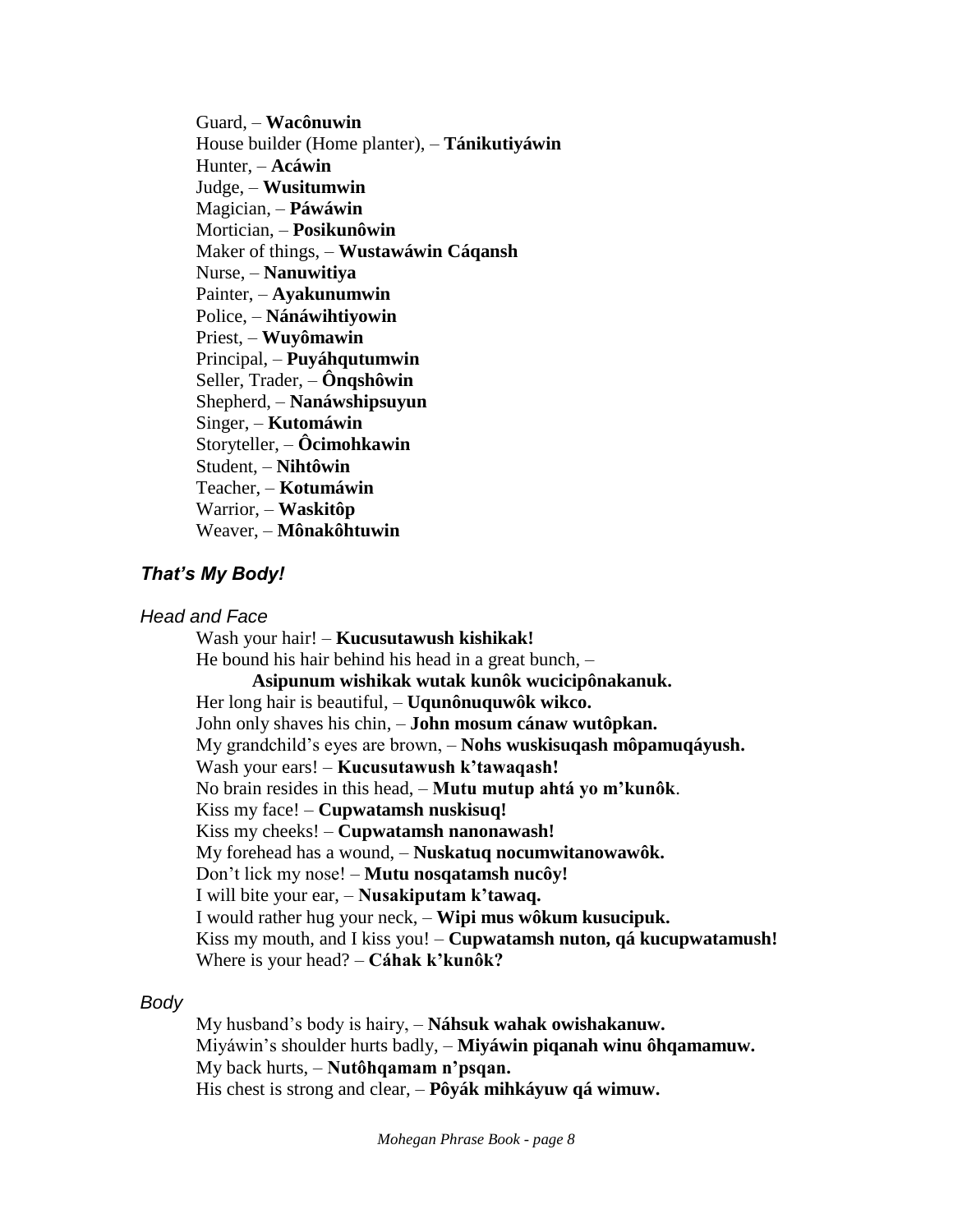This is my belly, – **Yo nuyakus.** Here is my bellybutton, – **Yotay niywi.** I can touch my back, – **Mutu numusunum n'psqan**. He beats his chest, – **Tatakatam pôyák.** These are my shoulders, – **Yok n'piqanak**.

#### *Appendages*

He raised three fingers on his left hand, –

**Ômohkun shwi wicukansh miyaco wicuk.** My second toe is longer than my big toe,  $-$ 

**Nusituk naháhtôwi nanô qunáyuw ôk kôkci nusituk.** Two bones in his foot are broken, – **Nis wuskan pahqat wusituk.** His elbow doesn't bend, – **Wisk mutu qutuqshiyáw.** And I can touch my toes, – **Wipi numusunum nusitukansh.**

## *Being Sick*

I feel sick, – **numutômôyan.** I have a fever, – **Nuwacônum kusunasháwôk.** And my head hurts, – **Tá n'kunôk nutôhqamam.** My throat is sore, – **Nuqutôk nutôhqamam**. I'm sneezing, – **Nutanuw.** I'm coughing, – **nohsquni,.** My chest is heavy, – **N'pôyák qusuqan.** My heart is beating fast, – **Nutáh kipi titiqushun.** My belly aches, – **Nuyakus nutôhqamam.** My elbow is not good, – **Nisk mutu wikuw.** My mouth doesn't taste good, – **Nuton mutu wihpqat.** I shouldn't go to school today, – **Mutu pish nuputuki nihtokamuq yo kisk.** This might be the plague, – **Yo wuw wisásháwôk.**

### *Where We Live*

#### *Our Home*

Come to our home! – **Piyôsh i nikun !** *plural* **Piyôq i nikun!** Welcome to our home! – **Wiqômun i nikun!** Come home! – **Piyôsh kikun!** *plural* **Piyôq kikun!** He is not home, – **Mutu apuw.** This is my home, – **Yo nik ayuw.** This is your home, – **Yo kik ayuw.** This is our home, – **Yo nikun ayuw.** This is our home (but not yours), – **Yo kikun ayuw.** This is not his home, – **Yo mutu wik ayuw.** This is my house, – **Yo wicuw ayuw.**

#### *Describing the house*

Our house has five rooms, – **Nuwicuwun ayuw nupáw cupukamuqash.**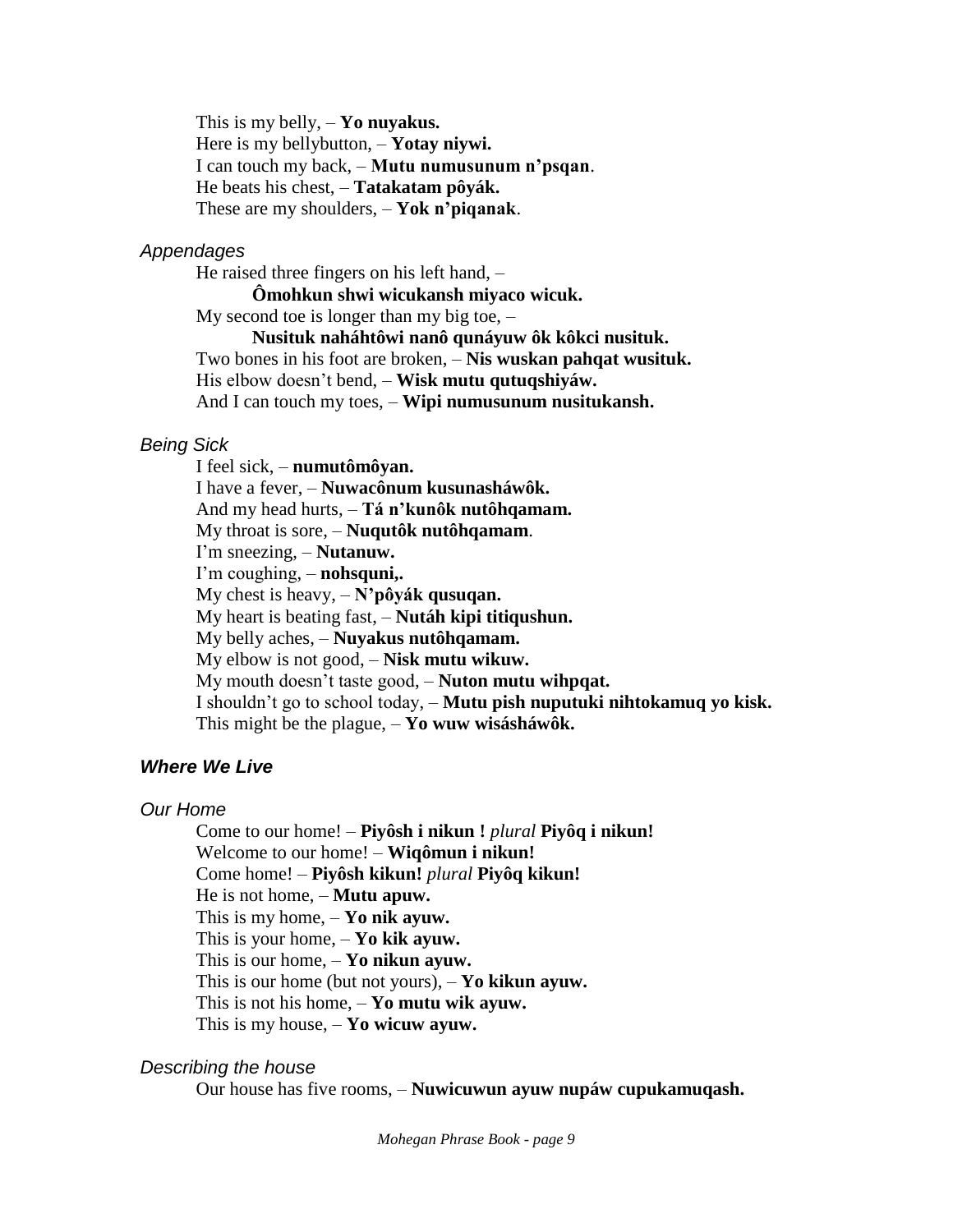I cook in the kitchen, – **Nutapos i nutaposuwôk-cupukamukanuk** Gather round (for dinner)! – **Môwáwiq papômi!** Come to dinner! – **Piyôsh i wuyôkpuwôk,** *plural* **Piyôq i wuyôkpuwôk** We eat together, – **Kumicumun miyáy.** Cook the wild rice with meat! – **Aposush mayom wuci wiyawhs.** We don't eat in bed, – **Áhqi kumicumun apunák.** I sleep in my bed, – **Nukawi nutapunák.** Where is the toilet? – **Cáhak mikucut kohqihs.** Second door on the left, – **Naháhtôwi sqôt miyacu.** I'm going to use the toilet, – **Katawi nutawáhcá mikucut-kohqihsuk.** Close the door! – **Kup'hamsh sqôt!** Open the window! – **Yôcanumush kinakinik!**

#### *Tribal Buildings*

I work at the tribal office, – **Nutayhkôsuw cupayiyuwi ayhôsikamuq.** You have to see the museum, – **Côci kunám wicuw wuci nukôni cáqansh.** Come to church! – **Piyôsh i môwiwikamuq nôwáyuwan!** You find a world of fun at the casino, –

**Kumuskam pômkoki wuci wikôtamuwôk kusawasikamuquk.** Meet me at the community center! – **Nakuskawum môwáwiyak apuwôk!**

### *What do we say in the Woods?*

This tree is great, –**Yo mihtuq makáyuw.** A very old tree, – **Áyuwi nukôni mihtuq**  I see the curve of the hill, – **Nunám potôwiwôk wuci wacuw.** A chipmunk nest is small, – **Aniks wuwac piwi.** The birds are singing, – **Citsak kutomák.** The hawk is circling her prey, – **Musqayan qipi papômi tahqunáwôk.** The squirrel eats acorns, – **Mushaniq micuw anôhcum.** The deer ran away, – **Noyuhc qaqi ôkowi.** Stay on the path! – **Apsh máyuk!** *plural* **Apuq máyuk!** Look out for bears! – **Kunamsh awáhsohsak!** *plural* **Kunamuq awáhsohsak!** The wolf is talking to the moon, – **Kayoyáw muks wiyonah.**

#### *What do we say in the Meadows?*

The grass is green, – **Máskiht askasqáyuw.**

The meadow produces many flowers, –

**Mikukáskiti tônukun mutáwiyush upihsháw.**

Pick some strawberries, – **Mukunumsh pôhshi wutáhumunsh,** 

*plural* **Mukunumoq pôhshi wutáhumunsh**

The forest is straight ahead, – **K'páy nikôni sôpáyuw.**

Cows come to eat, – **Káhshunak mawi mitsuwak.** 

Foxes eat mice, – **Wôksak moháwak mushapqáhsak.**

The horses play, – **Husihsak pôhpuwak.**

Do you smell the skunk? – **Kumuyôwô skôk**?

The skunk is black and white, – **Skôk sukisuw tá wôpisuw**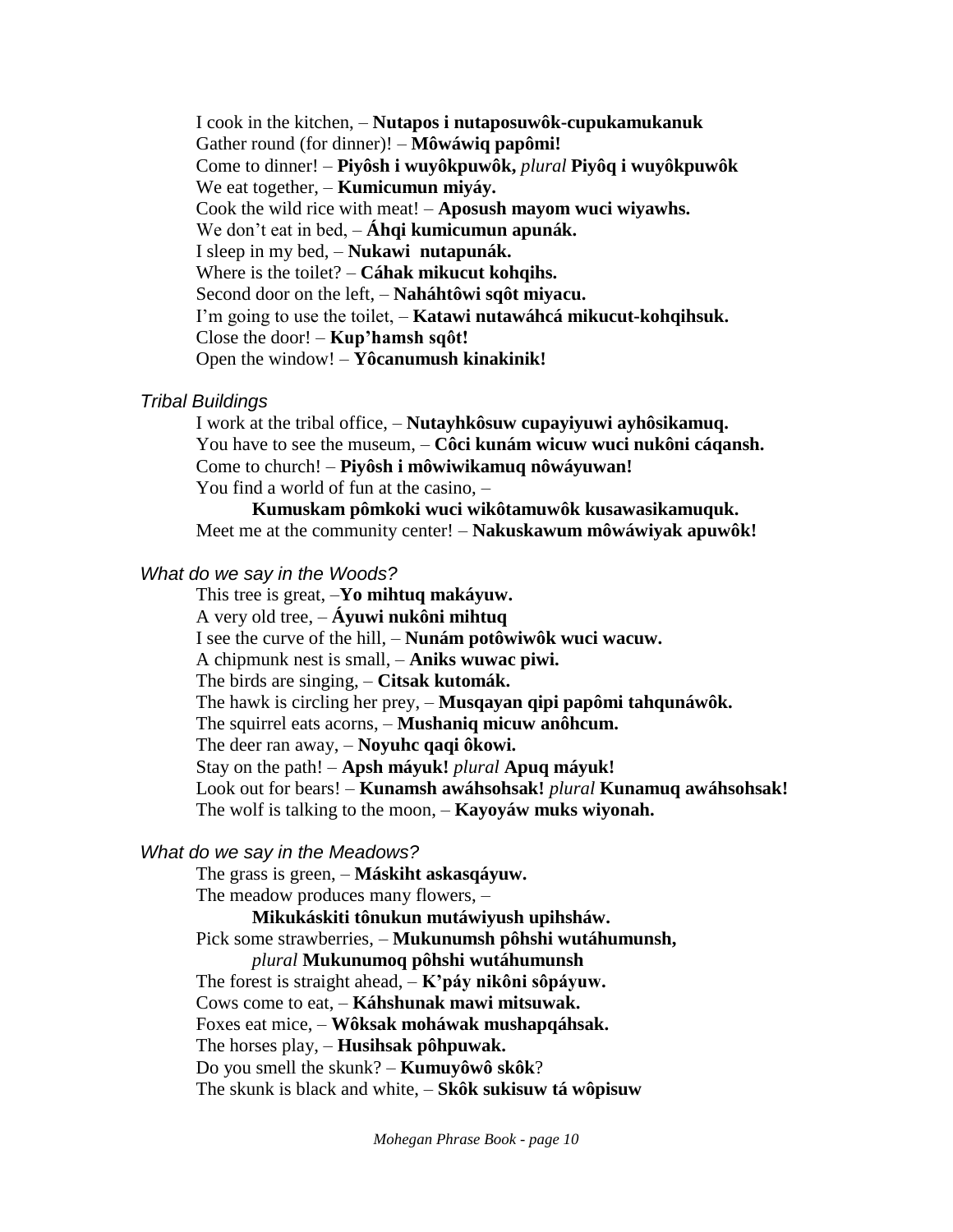*What do we say in the Wetlands?*

This is a swamp, – **Yo ayuw cáq.**

Listen to the peeping frogs, – **Kihtamsh sisikocik kopayáhsak.** 

*plural* **Kihtamoq sisikocik kopayáhsak.**

Medicine exists in the bullrush roots, – **Masktin ayuw mishasq wucôqômuk**

The water is still and green, – **Nupi askasqáyuw ciqunapi.** 

Feed the ducks! – **Áhsam qiqikumsh!** *plural* **Áhsamohq qiqikumsh!**

The duck has six ducklings, – **Qiqikum wacônáw qutôsk qiqikumihs.**

The turtle moves slowly, – **Toyupáhs mômôci mayuni.**

Many snails are here, – **Mutáwiwak ayuwak yotay.**

The ground is soft, – **Ki yohkáyuw.**

*What do we say at the Shore?*

Let's go fishing! – **Piyámáqcátuk!**

Gone fishing, – **Ômôyi.**

This is a good place for fish, – **Yo apuwôk wikun wuci piyámáqak.**

On the seashore, – **Kicupam kiht'hanuk**

The gulls are flying, – **Upucacup towu.**

Let's tread for clams! – **Tataskáwôtuk poqáhak!**

Look! He caught a lobster, – **Kunaw**! **Mushôcah t'qunáw.**

Fishermen in their boats, – **Ômôyunak mushoyashanuk**

The waves are small today, – **Tukowak piwácuw yo kisk.**

Yesterday the waves were big, – **Sap tukowak mákák.**

The sand is wet, – **Yo yák wutakáyuw.**

Don't drink the seawater! –

**Áhqi wutatamsh kiht'hanupáq** *plural* **Áhqi wutatamoq kiht'hanupáq** Too salty, – **wusômi sát**

How many fish are caught by hook? – **Cáhsuw ámaq?**

Fish with the spear! – **Piyámáqcásh naspi qunôhtuq!**

It is a beautiful sunset, – **Wuyi wayôw.**

Let's go swimming! – **Mawi pumôsuwituk!**

A day at the beach is good for the heart, –

**Kisk t'kamuquk wustôw wikuk mutáh.** 

#### *What do we say by the River?*

A stream joins the river, – **Sipowihs wácishá sipo.** A beaver cuts trees, – **Tumôhq tumusum mihtuqash.** I saw a snake with a fish in his mouth, –

**Nunáwô skok wacôn piyámáq wutonuk.FF** A crane ate the frog, – **Tayák moháw kopayáhsah.** The raccoon is washing his food, – **Áhsup kucusutôw micuwôk.** The fish are jumping, – **Piyámáqak qihshôk.** Here the fish are many, – **Yotay piyámáqak mutáwiwak.** Let's catch fish! – **T'qunôtuk piyámáqak!** Stop! You are by a cliff, – **Áhqi! Kapuw kiski womsuwôk.**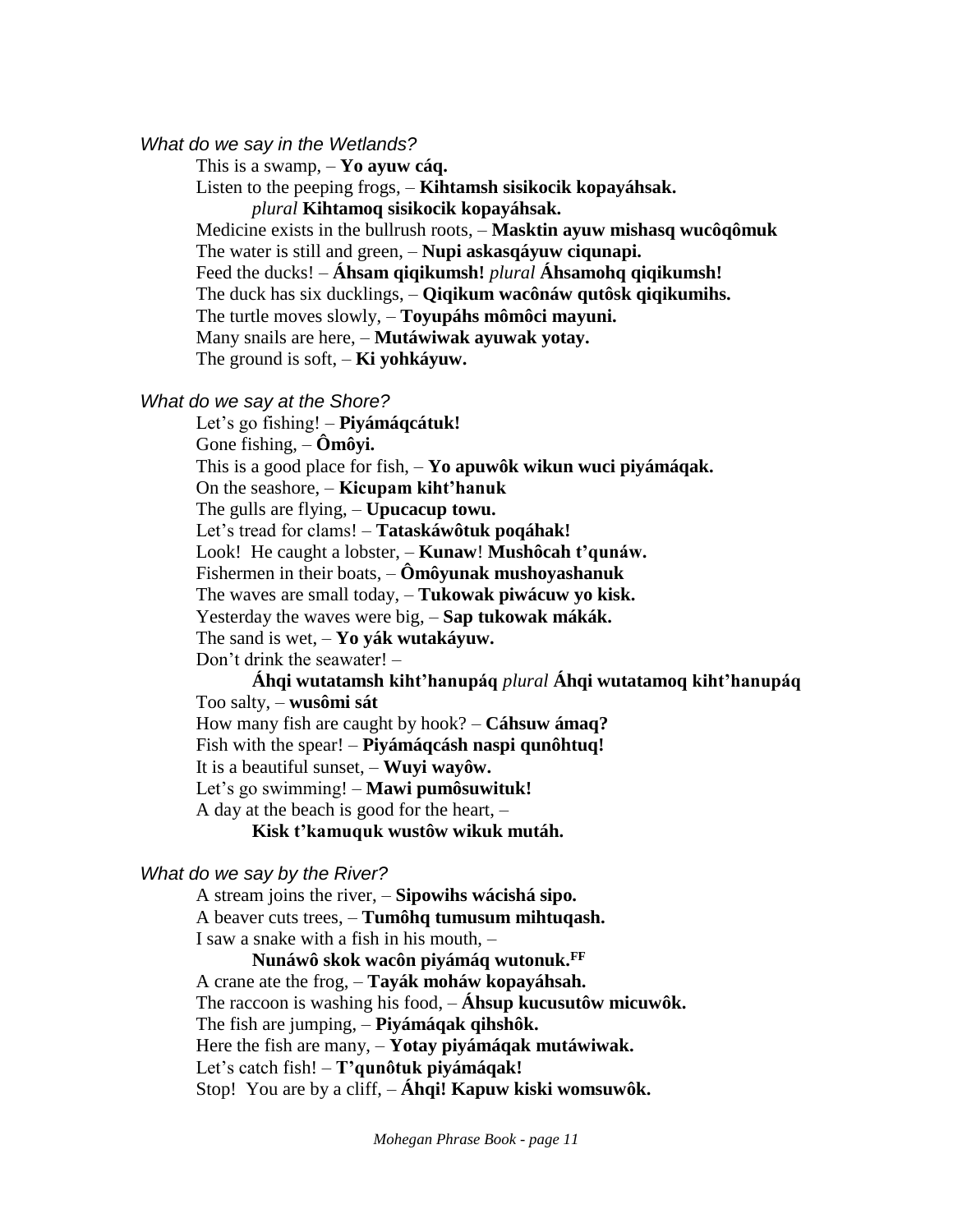Dangerous! The ice is thin on the river, – **Niqi! Kupat wasapáyuw sipok.** 

# *Food and Eating*

# *Eating*

Eat! – **Mitsush!** *plural* **Mitsuq!** Let's eat! – **Mitsutuk!** Let's eat breakfast! – **Yôpôwihpwuk!** Let's eat lunch! – **Pôhshqáhpwuk!** Let's eat supper! – **Wuyôkpwuk!** Don't eat that! It's rotten, – **Áhqi micush na! Áyin.**  *plural* **Áhqi micuq na! Áyin.** Taste this! – **Quctamsh!** *plural* **Quctamoq!** I am hungry, – **Nuyôtum.** I am thirsty, – **Nukôkuton.** Give me water! – **Misum nupi!** I must eat, or I will die of hunger, – **Côci numits, asu cánaw nupuyôtum.** Feed me! – **Áhsamum**!

# *The Food*

This tastes good, this is good to eat, – **Yo wihpqat.** This doesn't taste good, – **Yo mutu wihpqat.** I crave corn, – **Nutáhcitam wiwáhcumunsh.** Give them food! – **Áhsam nákumôw micuwôk!** I want vegetables, – **Nucuwôhtam micumuwôk.** He wants meat, – **Côhtam wiyawhs.**

# *Food Preparation*

Let's pick berries! – **Mukunumôtuk minsh!** Pound the corn into yokeag! – **Sqish wiwáhcum i yohkhik** Let's make soup! – **Wustowotuk sápahik!** The small kettle is full of corn soup, – **Kohqihs numwáy sôp.** Cut the onion into small pieces! – **Squsumsh winuwáhs!** Cook them in oil! – **Aposush nik pum!** Brown the meat (make the meat brown)! – **Wustawush wiyawhs môpamuqák!** Put in the vegetables! – **Pitawush micumuwôkansh!** Cook them until they are soft! – **Aposush nákumôw pômi yohkáyush!** Don't forget salt! – **Mutu wanôhtamsh sát!** Put it on bread! – **Ponamsh tukunikanuk!** Stir the corn soup with the stirring paddle –

**Mômôcish sôp naspi wákawunuk wut'hôk.**

# *Coming, Going and Doing*

# *Come*

Come! – **Piyôsh!** *plural* **Piyôq!**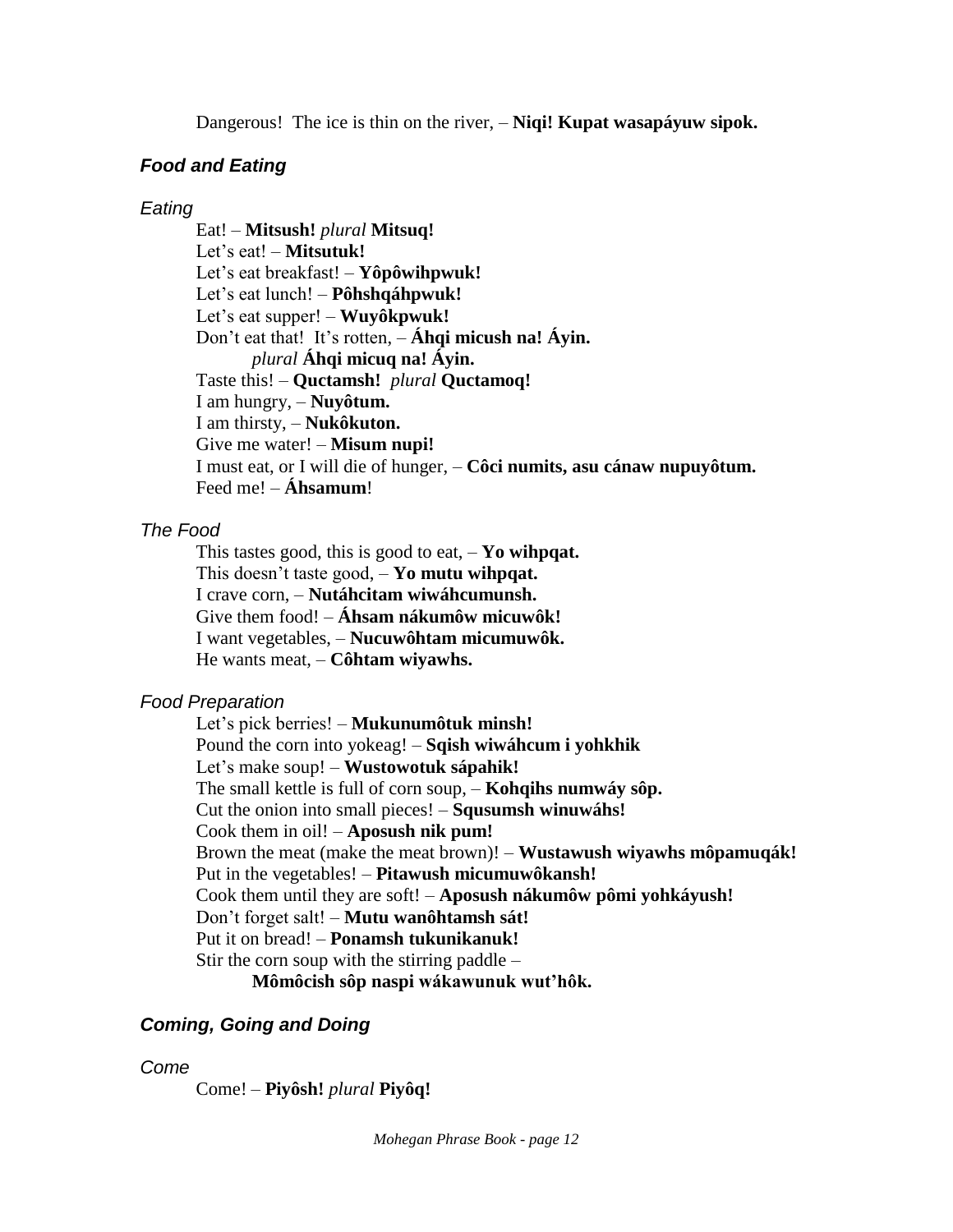Come in! Enter! – **Suqish!** *plural* **Suqiq!** Come to my house! – **Piyôsh i nuwicuw!** *plural* **Piyôq i nuwicuw!** He can come and go freely – **Tápi piyô qá ô nayawi.** Hurry up! – **Cáyhqatumsh!** *plural* **Cáyhqatumoq!** He comes from Niantic (Nihantic), – **Wucsháw Náyhantuk**.

#### *Go*

Go with me! – **Wicáwum** *plural* **Wicáwiq** Go with us! – **Wicáwunán!** *plural* **Wicáw!** Go with him! – **Wicáw!** *plural* **Wicáwôhq!** Go fast! – **Kipshôsh!** *plural* **Kipshôq!** Let's go to your house! – **Ôtuk i kik!** Let's go to my house! – **Ôtuk i nik!** Let's go home! – **Wacsháwtuk kikun!** Where are you going? – **Cáhak kutihshá?** *plural* **Cáhak kutihshámô?** Where are we (*inclusive*) going? – **Cáhak kutihshámun?**

#### *Directions*

This way, – **Yo uy** Go north and turn left at the path! –

**Pumshásh nanumayo qá qipish miyaco máyuk.**

Go south and turn right at the light! –

**Pumshásh sôwanayo qá qipish inkáwi wiqay.**

Go east and go down the hill! – **Pumshásh wôpanayo qá wômsush wacuw.** Go west and go up the hill! – **Pumshásh máqamtunayo qá k'qish wacuw.**

### *Doing Things*

What are you doing? – **Cáqan kutus?** *plural* **Cáqan kutusumô?** What are we (*inclusive*) doing? – **Cáqan kutusumun?** What are we (*exclusive*) doing? – **Cáqan nutusumun?** Let's go hunting! – **Acátuk** Let's go fishing! – **Piyámáqcátuk!** Let's go and swim! – **Mawi-pumôsuwituk!**  Let's go and gather corn! – **Mawi-mukunumtuk wiwáhcum.** Go fetch the ball, – **Nimskamsh pôhpaskôk.** Let's go and play with him! – **Mawi-pôhpôtuk!** Let's go and gather corn! – **Mawi-mukunumtuk wiwáhcum.** He returns when it is dawn, – **Putuki wôpak.** Let's go sweat (in the sweatlodge)! – **Pisupátuk!** Go away! – **Môcish!** *plural* **Môciq!**

### *Hunting and Animals*

#### *Fishing*

Let's go fishing! – **Piyámáqcátuk!** Let's catch fish! – **Táqunôtuk piyámáqak!**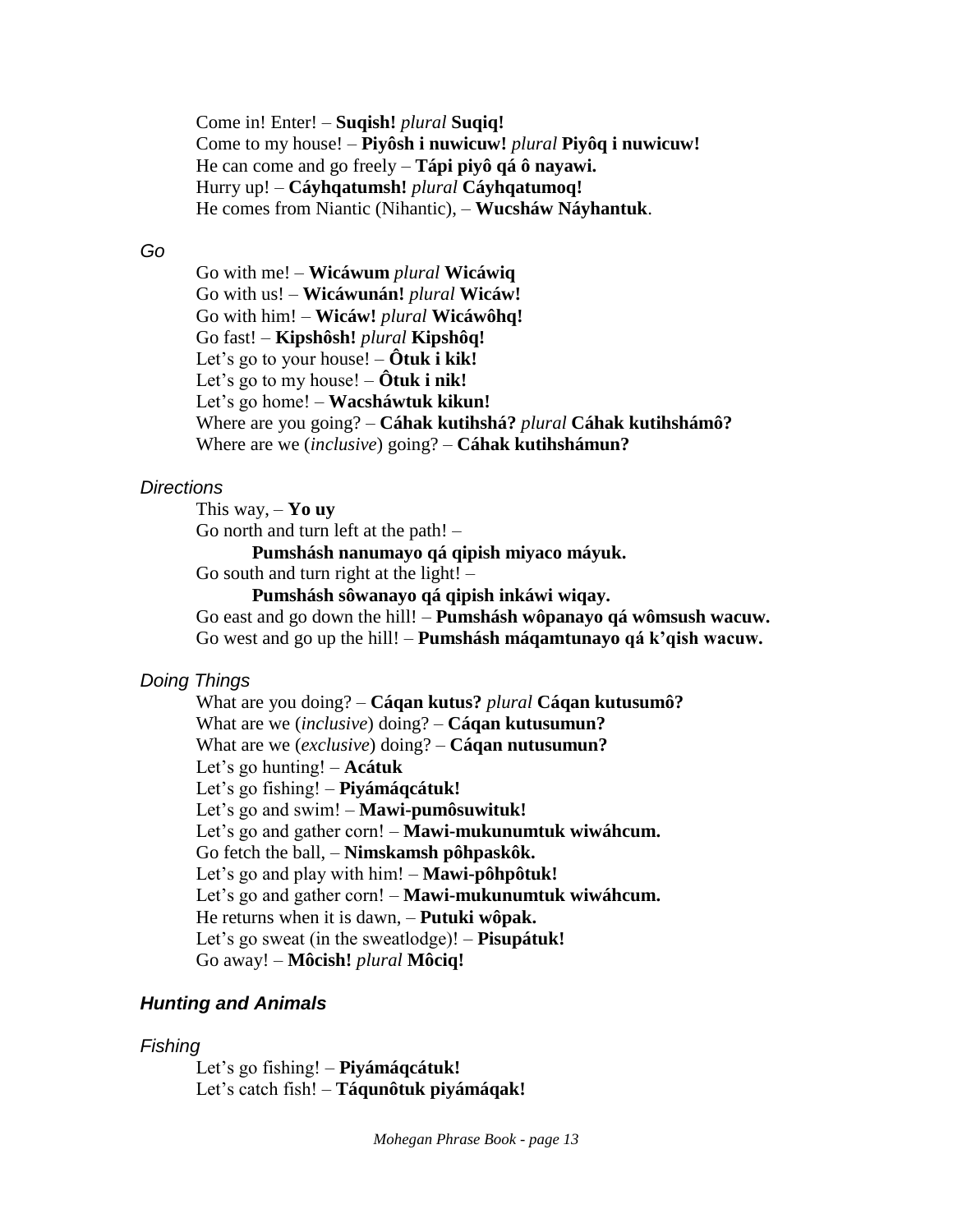This fish was caught with a hook, – **Yo ámaq.** This hook-caught fish is big, – **Yo ámaq mushaki.** Fish with the spear! – **Piyámáqcásh naspi qunôhtuq!**

#### *Hunting*

Let's go hunting! – **Acátuk** Where do you find deer? – **Cáhak kumskawô noy'hcák?** My father was a great hunter, – **Nohsh ayuw kôkci acáwin.** I caught three geese, – **Nut'qunô shwi kahôkak.** Don't take them all! – **Mutu mam wámi!** *plural* **Mutu mamohq wámi!** Leave some for our grandchildren! – **Nukatum pôhshi wuci kohsun!**

## *Animals*

Look at the crow playing in the snow, – **Kunaw kôkôc pôhput konuk**. Blackbird, fly into the cold, dark night, –

**Acokayihs, towush táhkák, sákák tupkuwuk!** The porcupine's belly is soft, – **Kôq wuyakus yohkáyuw.** Give the dog water! He is thirsty, – **Miyáw náhtiyá nupi! Kôkuton.** The wolf is talking to the moon, – **Kayoyáw muks wiyonah.** The dog bit the wolf, – **Náhtiyá sakipowáw muksah.** No beavers live on this land, – **Mutu tumôhq apuw yo kik.** The duck has six ducklings, – **Qiqikum wacônáw qutôsk qiqikumihs.** It is the season the eels swin against the current, – **Utocáyáyo nihshôwak pumôsuwiwak pusuki kusucuwan.** A chipmunk nest is small, – **Aniks wuwac piwi.** The birds are singing, – **Citsak kutomák.** The hawk is circling her prey, – **Musqayan qipi papômi t'qunáwôk.** The squirrel eats acorns, – **Mushaniq micuw anôhcum** The deer ran away, – **Noyuhc qaqi ôkowi.** Look out for bears! – **Kunamsh awáhsohsak!** *plural* **Kunamuq awáhsohsak!** Do you smell the skunk? – **Kumuyôwô skôk**? The skunk is black and white, – **Skôk sukisuw tá wôpisuw** Listen to the peeping frogs, – **Kihtamsh sisikocik kopayáhsak.**  *plural* **Kihtamoq sisikocik kopayáhsak.** The turtle moves slowly, – **Toyupáhs mômôci mayuni.** Many snails are here, – **Mutáwiwak ayuwak yotay.** The gulls are flying over the ocean, – **Upucacup towu waskici kiht'han.** Let's tread for clams, – **Tataskáwôtuk poqáhak.** Look! He caught a lobster, – **Kunaw**! **Mushôcah t'qunáw.** I saw a snake with a fish in his mouth, – **Nunáwô skok wacôn piyámáq wutonuk.FF**

A crane ate the frog, – **Tayák moháw kopayáhsah.** The raccoon is washing his food, – **Áhsup kucusutôw micuwôk.** The fish are jumping, – **Piyámáqak qihshôk.** Here the fish are many, – **Yotay piyámáqak mutáwiwak.** The flea jumps quickly, – **Apiq kipi qihshô**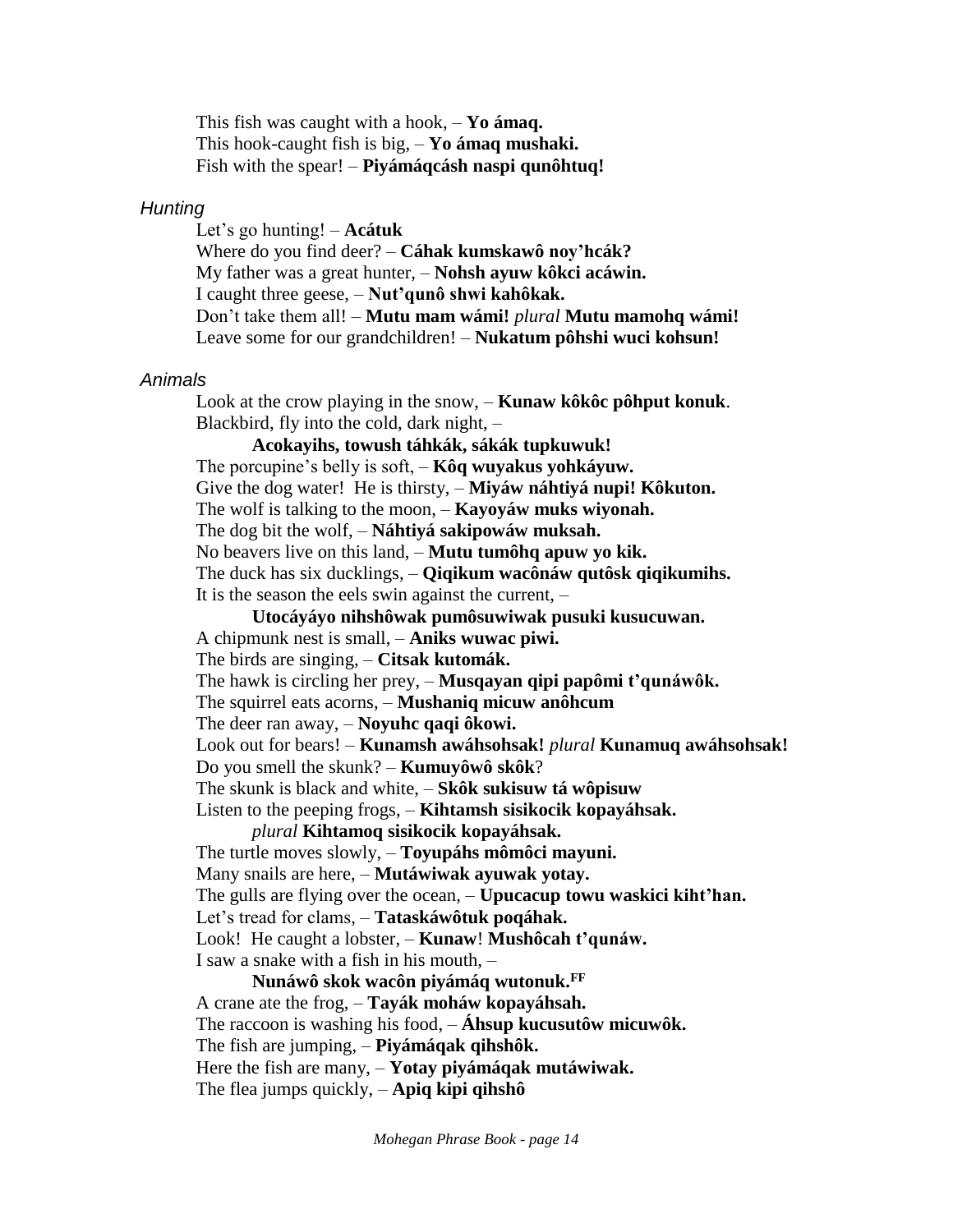### *Farming and Plants*

#### *Farming*

Break up the earth! – **Anskhamsh ki!** *plural* **Anskhamoq ki!** Where is my hoe? – **Cáhak áhtá nutanáskuk?** Give me the hoe! – **Misum anáskuk!** We need more seed, – **Kukiyásháwuw áyuwi wuskanimunsh** Put the corn in the fish's mouth, – **Pomamsh wuskanimunsh piyámáq wuton.**  Plant the fish in the mound, – **Kihcásh piyámáq wacuwimisashuk.** Fish are used as fertilizer for corn, –

**Piyámáqak awáhcák uy munôqáhtiyáwok wuci wiwáhcum.** The rotting fish feeds the new plant and keeps the earth warm, –

**Piyámáq áyit áhsámáw wuskáyi kihcáwôk qá wacônum ki áwasi.** What shall we (*inclusive*) plant? – **Cáqan pish kukihcámun?** We must plant three sisters – **Côci kukihcámun shwi mitukushq.**

#### *Plants*

What are three sisters? – **Cáqan shwi mitukushq?** Three sisters are corn, squash, and beans, –

**Shwi mitukushq ayuw wiwácumunsh, áshkotash, tá masqusitash.**

Can I plant flowers? – **Tápi nukihcá upihsháwônsh?**

What kind of berry is that? – Cáqan niyani min ayuw ni?

The men plant tobacco, – **Inak kihcák inpáwôk.**

The turkeys like to eat the seed, – **Náhamák wikimicuwak wuskanimunsh.**

Chase them away! – **Natskaw ôkowi!**

Birch bark covered the wigwam, – **Wuc'hkapiyuk ôkhum wiqam**.

Pieces of cedar smell good when they burn, –

**Kackásh cikupi wuyimôqat cikohtôks.**

The forest was mostly red cedar, – **K'páy áywi mishqáwtuk.**

The canoe was made of birch, – **Mushoy wustomuk wuc'hkapiyuk.**

Sassafras makes a good drink, – **Sasôkapámuk wustow wikun wutatamuwôk.**

The grave was filled sweet grass, – **Winki yumwápanumun wikô máskiht** 

### *Life and Death*

*Life*

She is pregnant with her first child, – **Wôpiqôwan wuci nikôni wunicônah.** She is in labor, – **Kutôwikihi.**

A baby's life has just begun, – **Páhpohs pumôtamuwôk iyo kucshun.**

Back two winters ago he was born, – **Quski nis puponsh nikuw.**

He is an only child, – **Ayuw nuqutukiyun.**

Happy birthday, – **Wuyi nikuwôk kisk**

I am happy that I am alive, – **Nuwiyay pámôtayôn.**

Life is good, – **Wikun pumôtamuwôk.**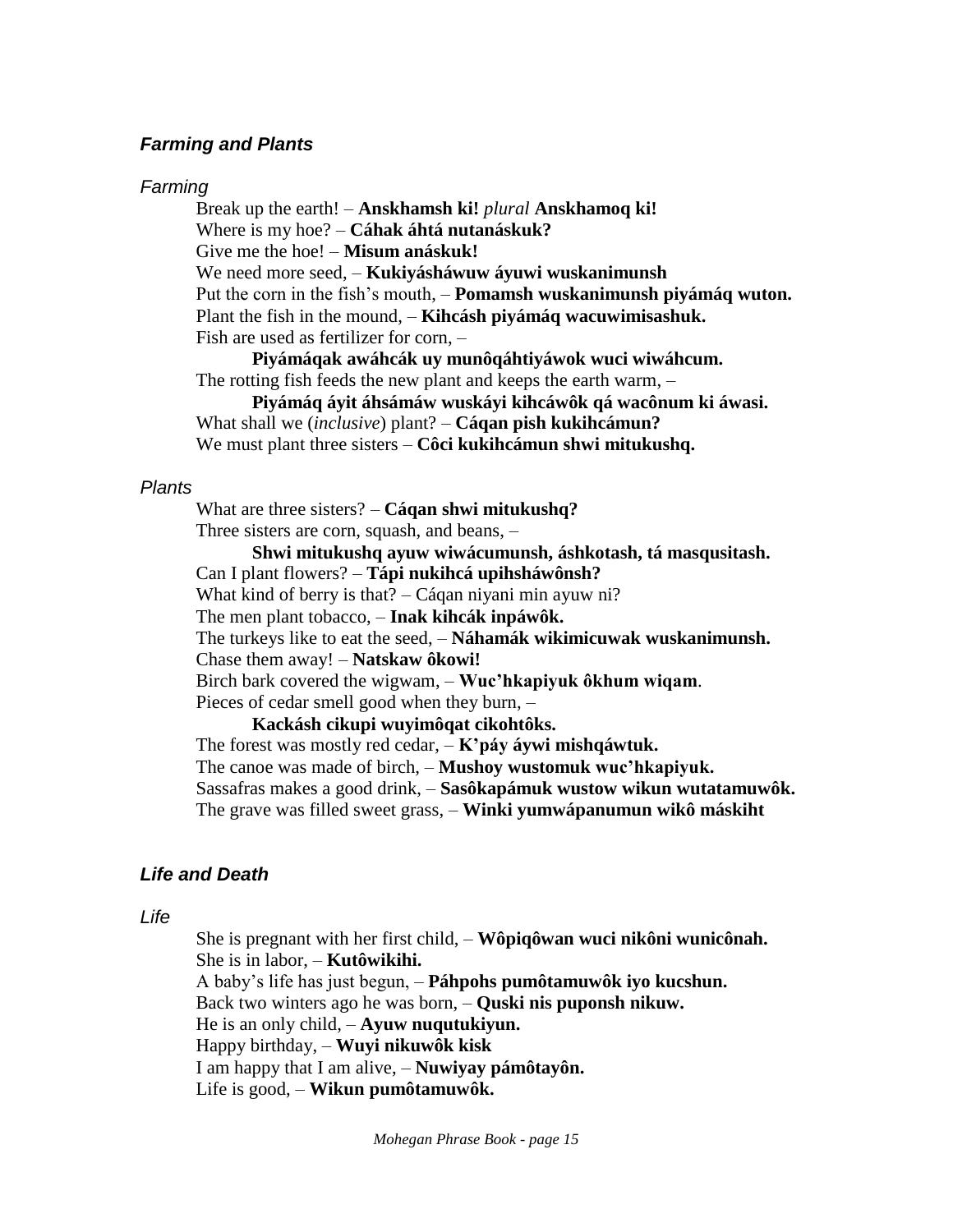Life is a bowl of berries, – **Pumôtamuwôk ayuw minsh wisquk.** The tree of life, – **Kitiyimihtuq**

#### Death

My life energy is gone; I shall soon perish, – **Nukitiyôwôk nunukayô; pish numáhcuná.** He is dead, – **Nupuw.** He is only asleep, – **Canáw kawi.** He is alive, – **Pumôtam.** When I am gray haired, – **Wôpoquks** I must live until morning, – **Côci nuwôpôsum.** Thank you, God. I lived until morning, – **Taput ni, Manto. Nuwôpôsum.** FF When he dies, he will go up to heaven, – **Nápuk, mus kuqi ôkowi kisuquk**. My mother died in old age, – **Nunonôk nupuw m'tôtamuwôkanuk.** Death is a part of life, – **Nupuwôk cupáyuw pumôtamuwôk.** Journey well! – **Wi papômshô!** I'm sorry for your loss, – **Nusiwôhtum wuci kuwanihiyôwôk** S/he was a good person, – **Mô wikuw skitôp.** S/he had a good life, – **Wacônum wikun pumôtamuwôk**. S/he will be there to greet you when it is time for your journey, – **Mus apuw nitay wôkumôt ni qôpak wuci pômsháwôk.** You will miss him/her, – **Mus kuqintamôq.** Interjection of sorrow said at the graveside, – **Wisômku!** Interjection of sorrow, – **Owi!**

# *Giving, Taking and Putting Things*

### *Giving*

Give it to me! – **Misum!** *plural* **Misiq!** Give it to us! – **Misunán!** We must give him tobacco, – **Côci kumiyômun inpáwôk.**

### *Taking*

Take the basket to my home, – **Mamsh manotá i nik.** Take the dog to my home, – **Mam náhtiyá i nik.** He took away the food, – **Ámáwunam micuwôk.**

# *Putting*

Put it there! – **Nitay ponamsh!** *plural* **Nitay ponamoq!** Let's put it there! – **Nitay ponamutuk!** Put the blanket on the bed! – **Ponamsh piyôkut apunuk!** *plural* **Ponamoq piyôkut apunuk!** Where is the blanket? – **Cáhak piyôkut?** I put the blanket in the basket, – **Nuponam piyôkut manoták.** Where is the bead? – **Cáhak môsôpi?**

I put the turtle in the basket, – **Nuponam toypáhs manoták.**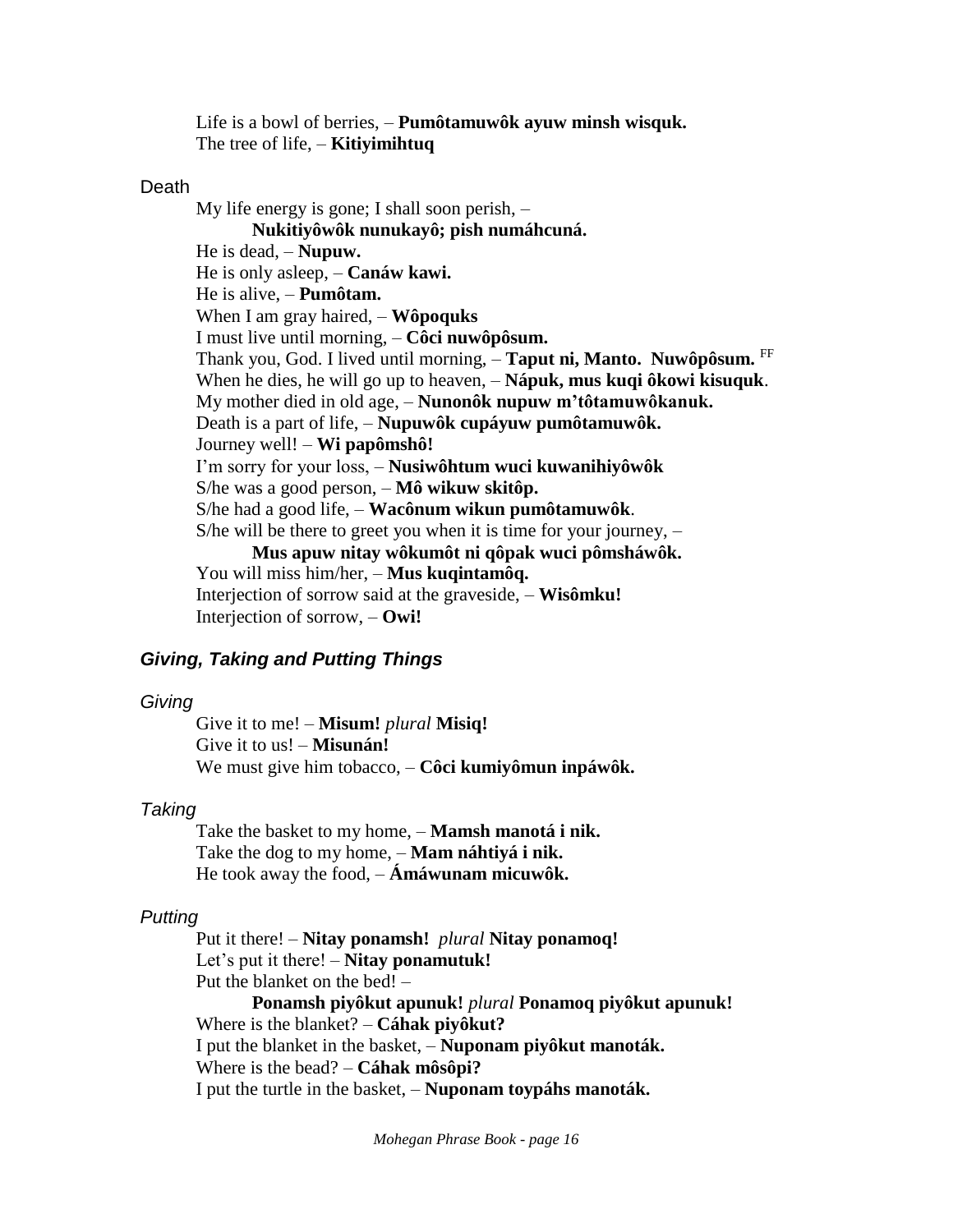#### *Health and Healing*

#### *Health*

Be well! – **Kôkicash!** *plural* **Kôkicaq!** How are you? – **Tôn kutaya**  I am fine, – **Nuwiyámo** I am in good health, – **Nukôkicá.** I am filled with life, – **Nunumwáy pumôtamuwôk.** He is strong, – **Mihkikuw.**

#### *Healing*

I am sick, – **Numáhcuná.** I can't breathe, – **Mutu nuyáhshá.** Breathe! – **Yáhshásh!** *plural* **Yáhsháq!** Take your medicine, – **Mamsh kumasktin!** *plural* **Mamoq kumasktinuw!** He gave me medicine, – **Numiyuq masktin.** Drink more water! – **Wutatamsh áyuwi nupi!** *plural* **Wutatamoq áyuwi nupi!** I need some sleep, – **Nukiyásháw kawiwôk** My head hurts, – **Nutôhqamam n'hkunôk.** My back hurts, – **Nutôhqamam n'hpsqan.** My belly hurts, – **Nutôhqamam nunôkus.** A pain in my neck, – **Ôhqamamôk nusucipukanuk** I am going to be one who is fat, – **Katawi nutay wuyôquc.** I must lose weight, – **Côci nuwanihiyôn qutáhamuwôk.**

#### *Identifying People, Places, and Things*

#### *People*

Who are you? – **Awán ki?** *plural* **Awán kiyaw?** Who is this (animate)? – **Cáqan yo?** *plural* **Cáqan yok?** Who is that (animate)? – **Cáqan na?** *plural* **Cáqan nik?** What is your name? (literally: How are you called?) – **Tôn kutusuwis?**  My name is \_\_\_\_\_\_, – \_\_\_\_\_\_\_ **nuwisuwôk.** Who is that person? – **Awán na skitôp?**  That is my mother, – **Awán nunonôk.** Who are those people? – **Awán nik skitôpak.** Those are my cousins, – **Nik natôksak.**

### *Things*

What is this (inanimate)? – **Cáqan yo?** *plural* **Cáqan yosh?** What is that (inanimate)? – **Cáqan ni?** *plural* **Cáqan nish?** What do you call it? – **Cáqan kutam?**

#### *Places*

What is this place? – **Cáqan yo apuwôk?**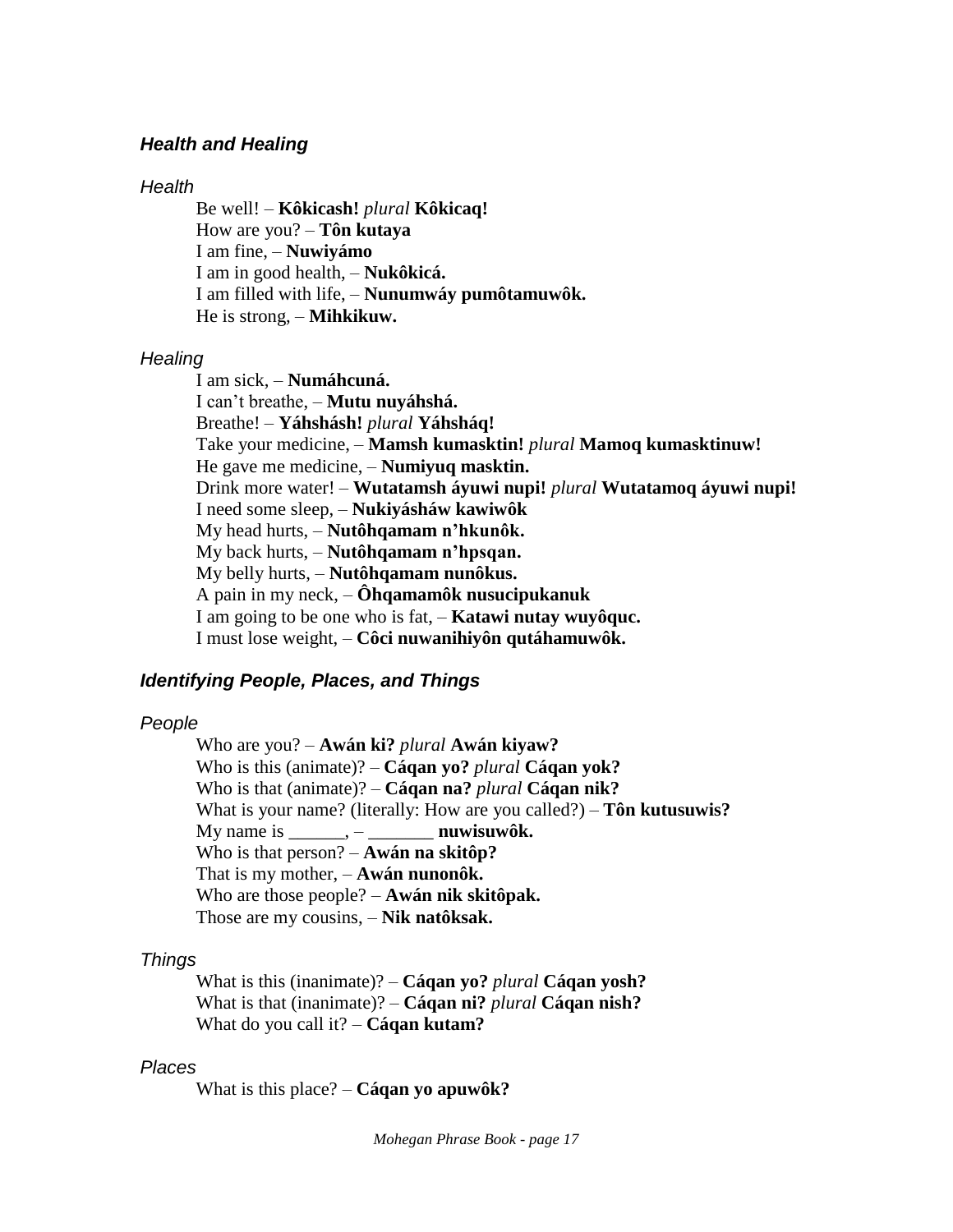Where am I? – **Cáhak nutap?**

Where is Trading Cove? – **Cáhak Ônqshôt Ákup?** Trading Cove is nearby, – **Ônqshôt Ákup kuski.** Trading Cove is not far, – **Ônqshôt Ákup mutu yôwatuk.** Trading Cove is far away, – **Ônqshôt Ákup yôwatuk.**

# *Feelings and Emotions*

*Good Spirits* I feel good when I help, – **Nutuyutáhá wikun áyunamayôn.** When I speak the Indian language, I feel new,  $-$ **Áyôtowáyôn, nutuyutáhá noskin.** Language holds the life force of a nation, – **Kikátohkáwôk mihkunum kitiyayôk wuci wutuaymuyin**. Today he is happy, – **Yo kisk wiyayuw.** He is well, – **Wiyámo.** Sing a song that will calm her, – **Kutomásh kutomáwôk awiput.** He is quiet when it is night, – **Ciqunapuw tápkuks.** He is not crazy; he is a regular person, – **Mutu cunáyuw; ayuw inskitôp.** Let's dance! – **Mutákôtuk**! I'm free at last, – **Nunayawiy mámacushiyuwi.** I am happy that I am alive, – **Nuwiyay pámôtayôn.** You make me laugh, – **Kutayimáwumô nuháhanuw.** The baby smiles, – **Páhpohs wihco.** He is good, – **Wikuw.** It is good, – **Wikun**. The sign is true, – **Kunasuwôk wimonáyuw.** I love it, – **Nuwômôhtam.** She loves him, – **Wômôyáw.** He is full of vital energy, – **Kitiyô**. Wampum lifts the spirits, – **Wôpum spunum yáhsháwôkansh.** The wigwam is heated by fire, – **Wicuw kusaputá naspi yoht.** Precious grace, – **Makotuwi kutiyamôtiyônutuwôk.** My father taught me to hunt deer, – **Nohsh nukotumuq ácak nôy'cak.** He is proud of his son, – **Pucuwanumuw wunámônah.** Live in peace, – **Pumôtamsh wuyohtiyôkanuk.**SO Care for peace, – **Nanáwanumásh wuyohtiyôk.**SO Hold it with gentleness near your heart, – **Mihkunumsh wuci mayunuyiwôk kuski kutah.**SO

I strongly believe in the family, – **Mihki nuwuyôptamun cáhsháyuwôk**. She hid vegetables in the muggshole, – **Putaqi micumuwôk muks-wônaquk.** God is good; he gives me my strength, so that I can get up and help myself, –

**Manto wikuw; numiyuq numihkikuwôk, wáci tápi nutômki qá nutáyunamô nahak.**FF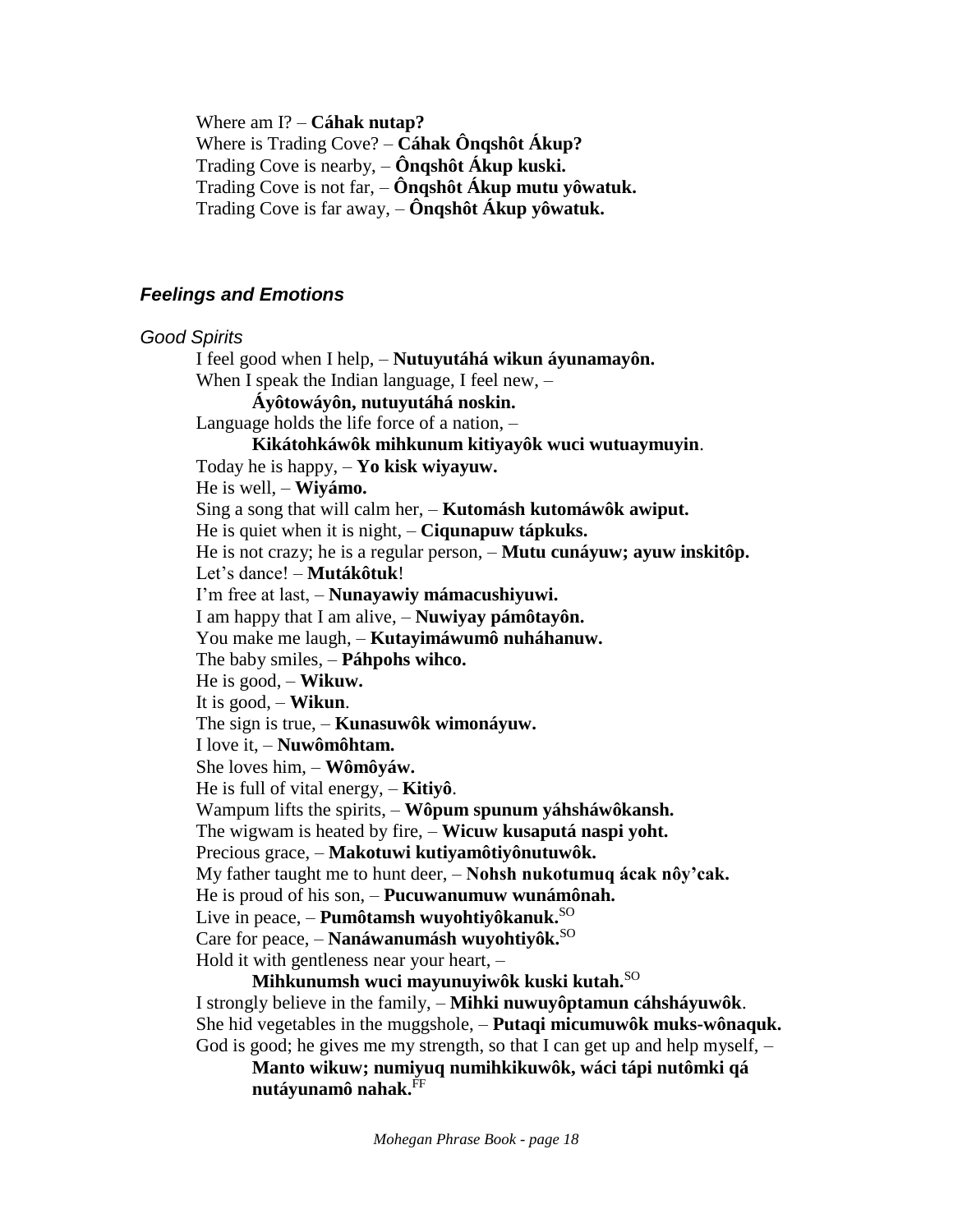### *Bad Spirits*

He feels that he is lazy, – **Uyutáhá mikiskutut.** Don't be stingy! – **Áhqi áhwsush!**  The fire is violent, – **Yoht cikiyo.** The man is violent, – **In cikiyiyô.** I am ashamed when another does wrong, – **Nutakac ôkutak pániyusut.** My cousin is a foolish young woman, – **Natôks asokuw sqáwhs.** My cousin is a foolish young man, – **Natôks asokuw yôkôp.** Help me! I'm confused, – **Ayunamaw! Nucipshá.** Outside he is calm; inside he hates him, – **Qaci, awipuw; ayômi sháyumáw.** The rum will make you drunk, – **Ôhkupi mus wusuh kakiwá.** He is angry about this war, – **Kisqutu papômi matôpák.** His brother is a bad boy, – **Wimatah ayuw maci-makacuks**. I raised my fist in anger, – **Nutômohkun nuputuqunic musqôhtamowôkanuk.** You are very angry, – **Mutawi kumusqôhtam.** Whenever he is angry, I am sad, – **Kisqutuks, nunowôhtam** He fears the ravine, – **Womsuwôk qitam** He fears the chief, – **Sôcum qusháw**. Life is hard, – **Pumôtamuwôk sayakat.** The vain person is always jealous, – **Tônociwin mucimi uqanaqôn.** Bears frighten him, – **Awáhsosak wisayáwak.** He is scared that he will die of hunger, – **Wisôsuw nupuyôtuk.** He is scared that he will see the owl, – **Wisôsuw náw mus kokotayam.** My throat is sore, – **Nuqutôk nutôhqamam.** You stink like a skunk, – **Kumacimôqusuw aqi skôks.** You have mud on your shoe, – **Kuwacônum pasak kumáhkus.** You stepped in mud, – **Kutôtanihkun pasakuk.** Go away! You make me angry, – **Môcish! Kuwus'humô kisqutut**. I stopped the men that were throwing axes, – **Nutáhqi inak swáhkanumhutut takôkansh.** When your husband strikes you, leave immediately and don't return,  $-$ **Qôpak kásuk kutakamuq, nukas tiyanuk qá mutu putukish.**

I don't like to see the snake spirit, – **Mut nuwikináwô skok cipay.**FF I hope Hobomucko catches you, – **Nukátôtam Hapamakô t'qunuqiyan.**

### *Cautionary Spirits*

Go safely! – **Pumshásh nánáwihtiyi!** *plural* **Pumsháq nánáwihtiyi!** Power corrupts – **Yuyáwôk áyin.**

Drink water! It is hot today! – **Wutatamsh nupi! Kásutá yo kisk.** *plural* **Wutatamiq nupi! Kásutá yo kisk.**

Stop! You are by a cliff, – **Áhqi! Kapuw kiski womsuwôk.**

Dangerous! The ice is thin on the pond – **Niqi! Kupat wasapáyuw nupsapáquk.** 

Be careful! – **Wáwôtamsh!** *plural* **Wáwôtamuq!**

Don't be stingy! – **Áhqi áhwsush!** 

You are going to get drunk, – **Katawi kukakiwá.**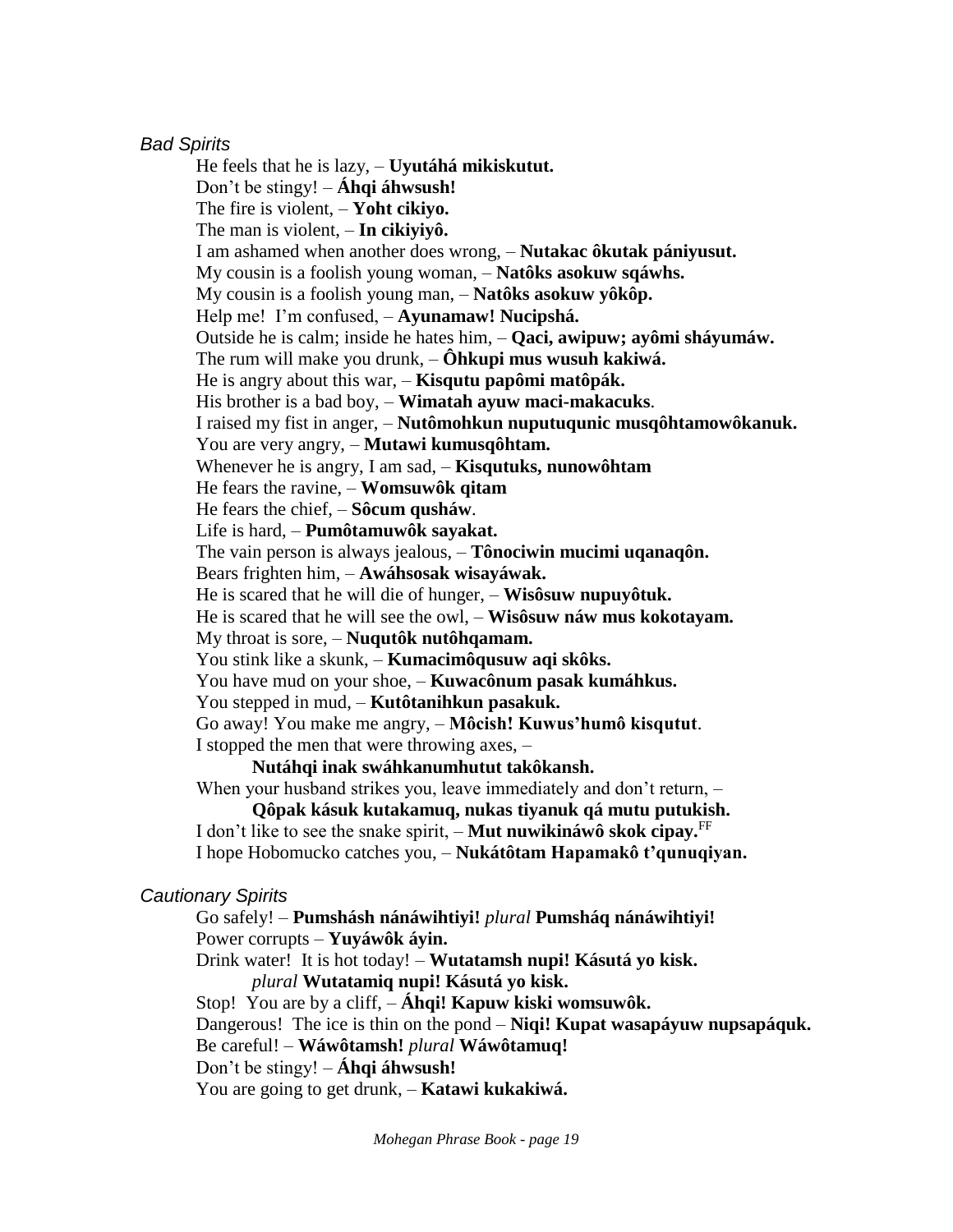The lazy one is left behind, – **Kikiskutut pasuq nukayáw.** Don't move! – **Áhqi mámôciq!** Don't judge someone until you have walked in his shoes! – **Mutu wusumun awán paci pumsháyan wumáhkusunuk!** Don't eat too much! – **Mutu micush wusômi!**

#### *Everyday Feelings*

Yesterday I was sick, – **Wiyôko numáhcuná.** Today I feel better, – **Yo kisk nukicá.** Tomorrow I will be strong, – **Sáp mus numihkik.** I am hungry, – **Nuyôtum**. I am thirsty, – **Nukôkuton**. I'm still sleepy, – **Aspumi nukatukôm.** Hurry! We must go, – **Cáyhqatumsh! Côci kutômun.** This handsome dog strays, – **Yo wihco náhtiyá náyuwáyuw.** He lives in poverty, – **Pumôtam macikuwôkanuk.** He lives in wealth, – **Pumôtam wiyôwituwôkanuk.**

#### *Feeling with Your Skin*

This rock is rough, – **Yo sun kôskáyuw**.

The feather is smooth, – **Miqun mosáyuw**.

This sand is dry, – **Yo yák nuntáyuw**.

It is raining! I am very wet, – **Sokuyôn! Mutáwi** *nu***wutakis**.

You (singular) are hot (feverish, overheated), – *Ku***kusápus.**

S/he is cold, – **Qusqacu***w***.**

We (but not you) like to eat it, – *Nu***wikimicu***mun***.**

We (you and us) are in pain, – *Ku***tôhqamamu***mun***.**

You (plural) are clean, – *Ku***paku***mô***.**

They are dirty, – *Nu***skinôqusuw***ak***.**

[The verbs in this section are called intransitive. That means they don't *do* anything to anyone or anything, they just *are*. The last seven lines hold typical beginnings and endings for intransitive verbs. The italics show the beginnings and endings for whoever is the subject (I, you, we, she, them). Notice we have two versions of *we*. One includes the speaker but not the one spoken to. The second includes the speaker *and* the one who is spoken to. These beginnings and endings are interchangable. So mix and match 'til you express yourself!]

### *I Feel Sick…*

I feel sick, – **Numutômôyan.**

I have a fever, – **Nuwacônum kusunasháwôk.**

And my head hurts, – **Tá n'kunôk nutôhqamam.**

My throat is sore, – **Nuqutôk nutôhqamam**.

My tooth hurts, – **Niput nutôhqamam.**

I'm sneezing, – **Nutanuw.**

I'm coughing, – **Nohsquni.**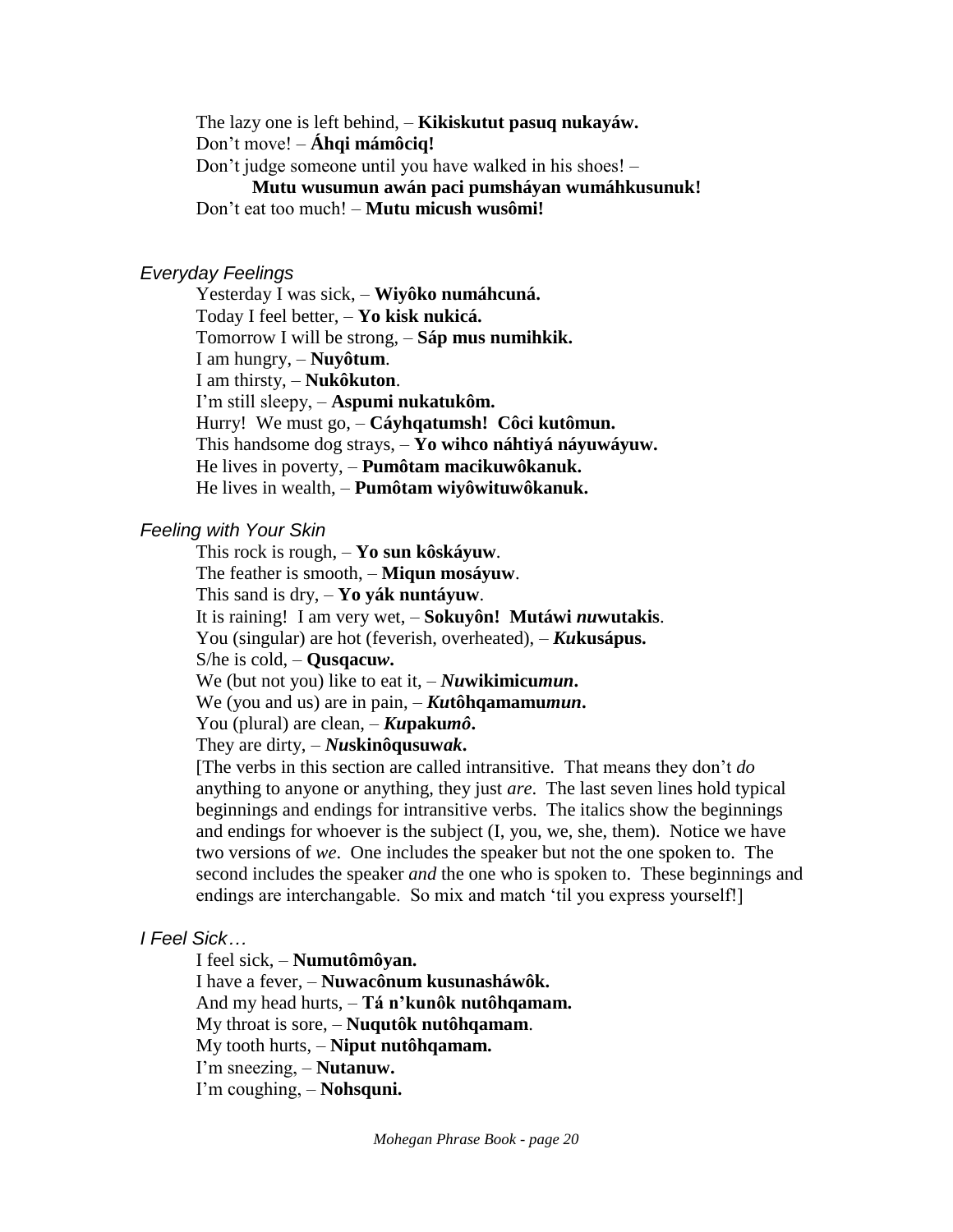My chest is heavy, – **N'pôyák qusuqan.** My heart is beating fast, – **Nutáh kipi titiqushun.** My belly aches, – **Nuyakus nutôhqamam.** I vomited up my food, – **Numiyatam micuwôk.** My elbow is not good, – **Nisk mutu wikuw.** My mouth doesn't taste good, – **Nuton mutu wihpqat.** My eyes are itchy, – **Nuskisuqash mukishamsh.** This might be the plague, – **Yo wuw wisásháwôk.**

### *Talking and Listening*

#### *Speak*

How do you say…? – **Tôn kutiwá…?** *plural* **Tôn kutiwámô…?** What did you say? – **Cáqan kutiwa?** *plural* **Cáqan kutiwámô?** What did we (*inclusive*) say? – **Cáqan kutiwámun?**  What did we (*exclusive*) say? – **Cáqan nutiwámun?** Tell us a story! – **Ihtôqat uyohsh niyawun!** *plural* **Ihtôqat uyohq niyawun!** Long, long ago, – **Quni-yôwat…**

### *Listen*

Listen! – **Kihtaw!** *plural* **Kihtôhq!** Let's listen to him! – **Kihtawôtuk!** Listen to it! – **Kihtamsh!** *plural* **Kihtamoq!** Let's listen to it! – **Kihtamutuk!** Listen to your elders! – **Kihtaw kucáyhsak!** *plural* **Kihtôhq kucáyhsak!** Listen to your heart! – **Kihtamsh kutáh!** *plural* **Kihtamoq kutáh!** Listen and never forget! – **Kihtaw qá mutôm wanôhtamsh!** *plural* **Kihtôhq qá mutôm wanôhtamoq!**EB God gave to each: one mouth and two ears, so that we will listen twice as much as we speak, – **Manto mi miyuq nushnuw: nuqut wuton tá nis w'tawaq, wáci mus kukihtamumun nisut cáhshi kukayoyômun.**

### *Polite Sayings*

### *Please*

Please, – **kuwihqitumôsh** [literally: I ask you for it]

### *Thank you*

Thank them! – **Tápatam!** *plural* **Tápatamohq!** Let's thank them! – **Tápatamôtôtuk!** Thank you, – **Táput ni** I thank you, – **Kutápatamush** *plural* **Kutápatamuyumô.** We thank you, – **Kutápatamuyumun.**

*You are welcome*

My pleasure, – **Nuwikôtamuwôk**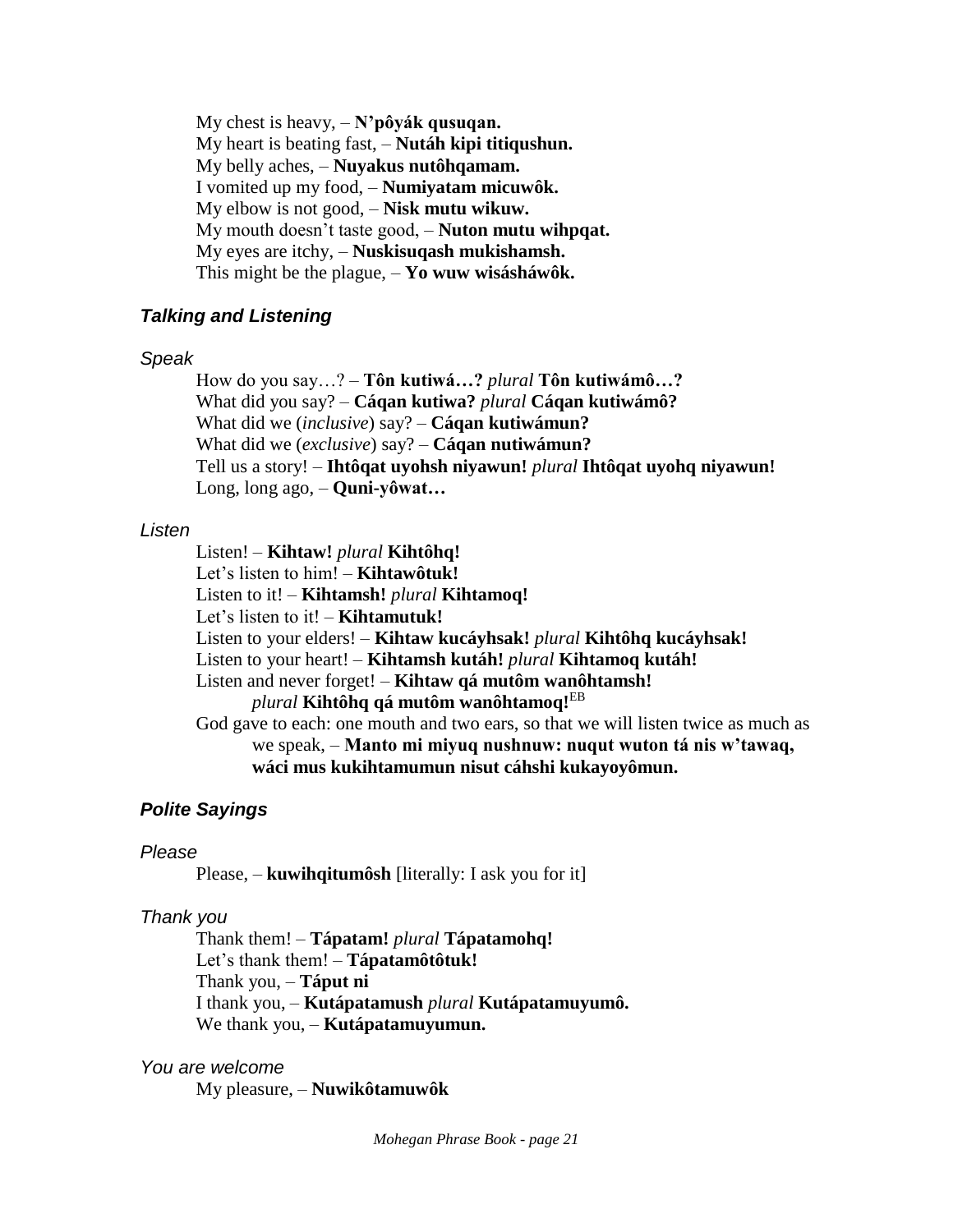It is not difficult, – **Mutu sayakat** No problem, – **Mutu wutôpunawôk**

### *That's so…*

That is so, – **Ni yáyuw.** That is right, true, correct, – **Ni wimonáyuw.**

### *Sorry*

I am sorry, – **Nusiwôhtum mutáwi.** We are sorry, – *inclusive* **Kusiwôhtumumun** *exclusive* **Nusiwôhtumumun** Forgive (excuse) me, – **Nutáhqôhtamawô**

### *Loving and Affectionate Sayings*

I love you, – **Kuwômôyush.** I miss you, – **Kuqintamawush.** I love my mother, – **Nunonôk nuwômôyô.** I love my father, – **Nohsh nuwômôyô.** I love my children, – **Nunicônak nuwômôyôwak.** I love my cat, – **Pohpohs nuwômôyô.** I love my dogs, – **Náhtiyahak nuwômôyôwak.** I love my house, – **Nik nuwômôhtam.** I think about you always, – **Nutuyôhtum papômi ki mucimi.** You are my love, – **Ki ayuw nuwômôyutuwôk.** My one and only, – **Nupásuq tá cánaw** Sweetheart, – **Nutáh wiksapákatash** Marry me! – **Kuwutawákôwum!** Let's get married! – **Wutawátuk!** Be my wife! – **Ayuwum niyok!** Be my husband! – **Ayuwum náhsuk!** Look at that! They are so happy, – **Námsh ni! Wiyayuwak.**FF My heart aches, – **Nutáh nutôhqamam**. My precious, – **Numakônutik** Bring my grandchildren! – **Pásawum nohsak!** They make me happy, – **Nuwus'huqak wiyayuyôn.** I make them happy, – **Nuwus'huwôwak wiyayuhutut.** When the fire of love is ablaze, it burns to ashes the harvest of reason,  $-$ **Yoht wuci wômôyutuwôk nashqutow, nashqusam i puqi** 

#### **kipunumuwôk wuci unômáy.**

### *Numbers*

| $One - nuqut;$  | $first - nikôni$    |
|-----------------|---------------------|
| $Two - nis$ ;   | $second - áhtôwi$   |
| Three $-$ shwi; | $third - shwut$     |
| Four $-$ yáw;   | fourth $-$ yáwut    |
| $Five - nupáw;$ | $f$ ifth – nupáwut  |
| $Six - qutôsk;$ | $s$ ixth – qutôskut |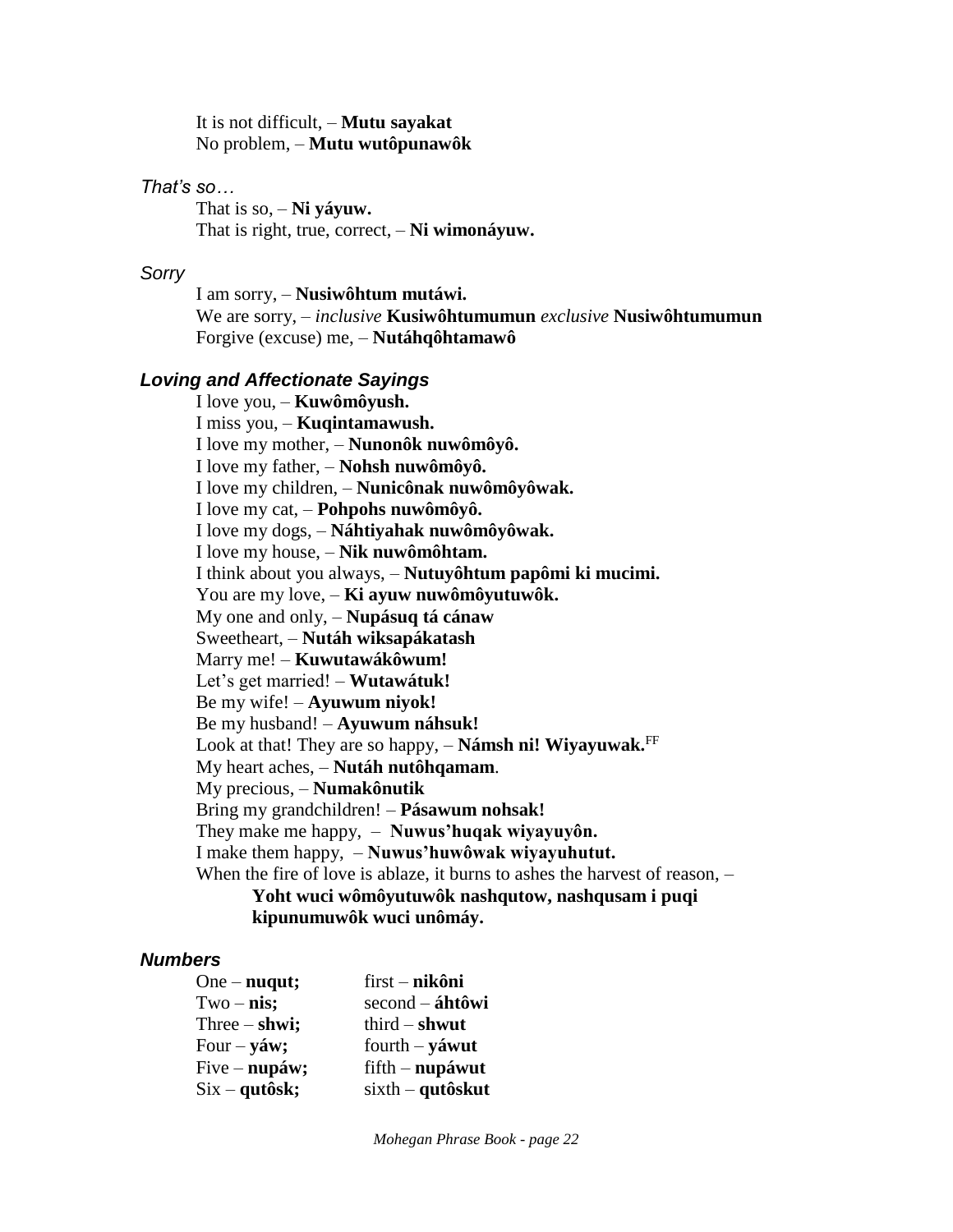| $S$ even – nisôsk; | $seventh - nisôskut$   |
|--------------------|------------------------|
| Eight $-$ shwôsk;  | $eighth$ – shwôskut    |
| Nine – pásukokun;  | $n$ inth – pásukokunut |
| $Ten - páyaq;$     | $tenth$ – páyaqut      |

### *Colors*

What color is this? – **Cáhak uyusuwôk yo?**

#### *Animate*

This bird is blue, – **Siwôpisuw yo cits.** These birds are blue, – **Siwôpisuwak yok citsak.** The blue bird, – **Siwôpisut cits.** The blue birds, – **Siwôpisucik citsak.** This bird is red, – **Musqisuw yo cits.** These birds are red, – **Musqisuwak yok citsak**. The red bird, – **Másqisut cits.** The red birds, – **Másqisucik citsak.** This bird is black, – **Sukisuw yo cits.** These birds are black, – **Sukisuwak yok citsak.** The black bird, – **Sákisut cits.** The black birds, – **Sákisucik citsak.** This bird is white, – **Wôpisuw yo cits.** These birds are white, – **Wôpisuwak yok citsak.** The white bird, – **Wôpisut cits.** The white birds, – **Wôpisucik citsak.** This bird is green, – **Askasqisuw yo cits.** These birds are green, – **Askasqisuwak yok citsak.** The green bird, – **Askasqisut cits.** The green birds, – **Askasqisucik citsak.** This bird is yellow, – **Wisôwisuw yo cits.** These birds are yellow, – **Wisôwisuwak yok citsak.** The yellow bird, – **Wisôwisut cits.** The yellow birds, – **Wisôwisucik citsak.** This bird is brown, – **Môpamuqisuw yo cits.** These birds are brown, – **Môpamuqisuwak yok citsak.** The brown bird, – **Môpamuqisut cits.** The brown birds, – **Môpamuqisucik citsak.** This bird is gray, – **Wôpusákisuw yo cits.** These birds are gray, – **Wôpusákisuwak yok citsak.** The gray bird, – **Wôpusákisut cits.** The gray birds, – **Wôpusákisucik citsak.**

#### *Inanimate*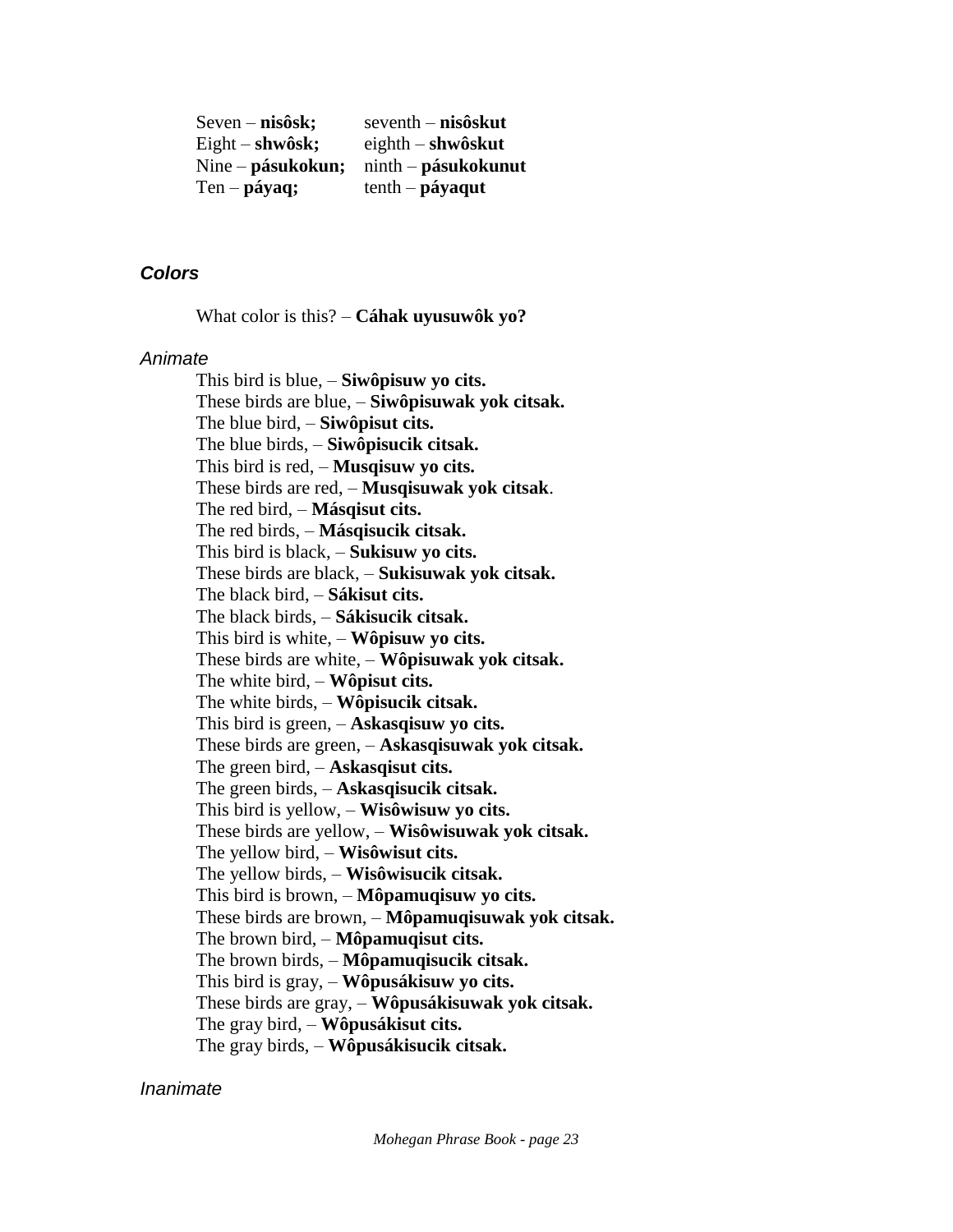This house is blue, – **Siwôpáyuw yo wicuw.** These houses are blue, – **Siwôpáyush yosh wicômash.** The blue house, – **Siwôpák wicuw.** The blue houses, – **Siwôpákish wicômash.** This house is red, – **Musqáyuw yo wicuw.** These houses are red, – **Musqåyush yosh wicômash.** The red house, – **Másqák wicuw.** The red houses, – **Másqákish wicômash.** This house is black, – **Sukáyuw yo wicuw.** These houses are black, – **Sukáyush yosh wicômash.** The black house, – **Sákák wicuw**. The black houses, – **Sákákish wicômash.** This house is white, – **Wôpáyuw yo wicuw.** These houses are white, – **Wôpáyush yosh wicômash**. The white house, – **Wôpák wicuw.** The white houses, – **Wôpákish wicômash.** This house is green, – **Askasqáyuw yo wicuw.** These houses are green, – **Askasqáyush yosh wicômash.** The green house, – **Askasqák wicuw.** The green houses, – **Askasqákish wicômash.** This house is yellow, – **Wisôwáyuw yo wicuw.** These houses are yellow, – **Wisôwáyush yosh wicômash.** The yellow house, – **Wisôwák wicuw.** The yellow houses, – **Wisôwákish wicômash.** This house is brown, – **Môpamuqáyuw yo wicuw.** These houses are brown, – **Môpamuqáyush yosh wicômash.** The brown house, – **Môpamuqák wicuw.** The brown houses, – **Môpamuqákish wicômash.** This house is gray, – **Wôpusákáyuw yo wicuw.** These houses are gray, – **Wôpusákáyush yosh wicômash.** The gray house, – **Wôpusákák wicuw.** The gray houses, – **Wôpusákish wicômash.**

#### *Time*

#### *Days*

Today, – **Yo kisk**

Today is God's day, – **Yo kisk Manto wukisk**. Today is Sunday, – **Yo kisk Sôtá.** 

(These days of the week are English loan words.) Today is Monday, (first day). – **Yo kisk Môtitá (nuqutuqunakat).** Today is Tuesday, (second day), – **Yo kisk Tosutá (nisuqunakat).** Today is Wednesday, (third day), – **Yo kisk Wôsátá (shwiqunakat).** Today is Thursday, (fourth day), – **Yo kisk Tosatá (yáwuqunakat).** Today is Friday, (fifth day), – **Yo kisk Pitá (nupawuqunakat).** Today is Saturday, – **Yo kisk Sututá.**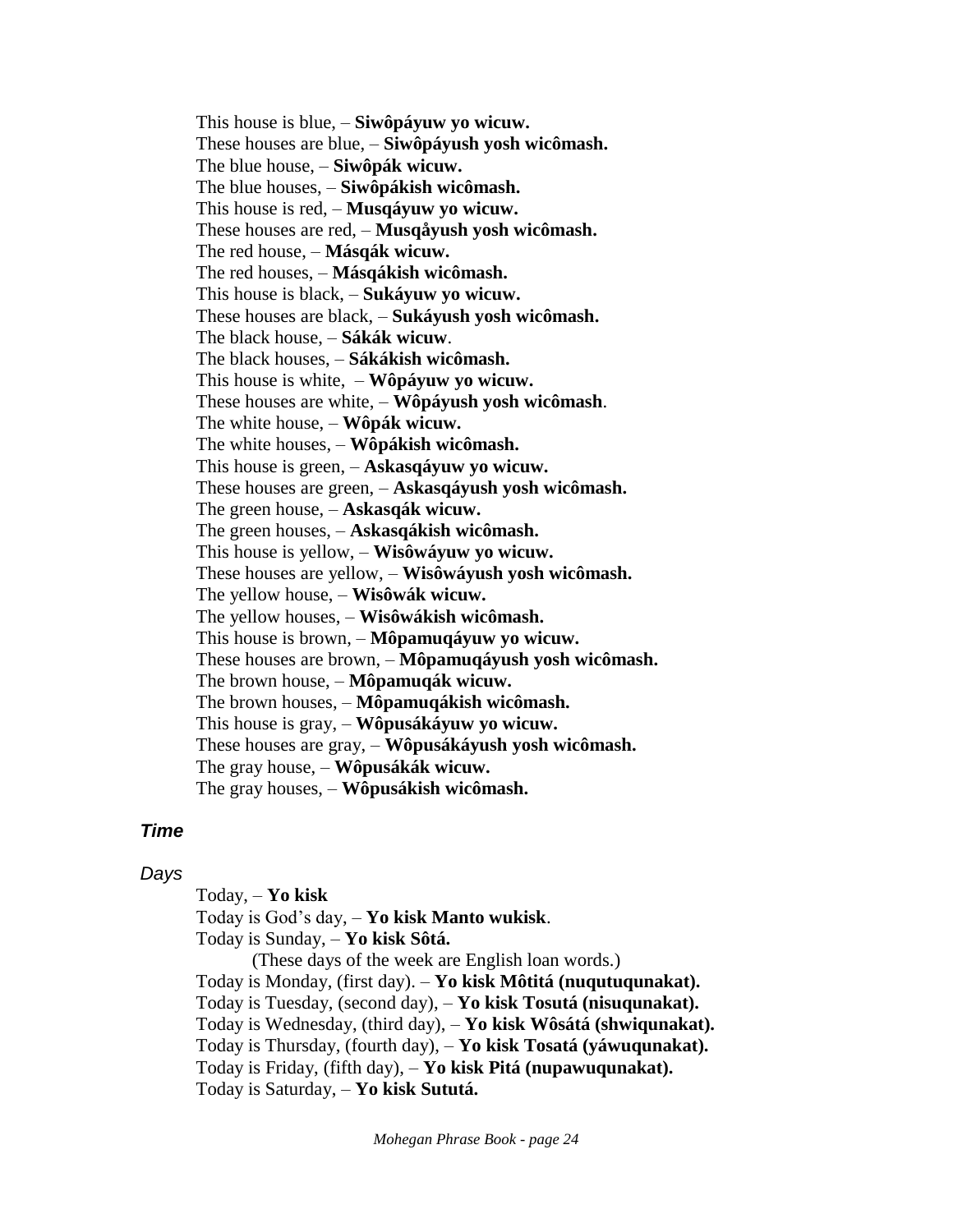It has been (a week) seven days, – **Qôpáyuw nisôskuqunakat.** Day by day, – **Ôsikôyuw kisk**

#### *Months*

It has been one moon, – **Qôpáyuw nuqut wiyon.** This is Snow Wading Moon, – **Yo qôpáyuw Ôkumamuk Wiyon.** This is Maple Sugar Moon, – **Yo qôpáyuw Wiksapákat Wiyon.** This is Peeping Frog Moon, – **Yo qôpáyuw Kopayáhs Wiyon.** This is Corn Planting Moon, – **Yo qôpáyuw Ahkihcáwôk Wiyon.** This is Strawberry Moon, – **Yo qôpáyuw Wutáhum Wiyon.** This is Thunder Moon, – **Yo qôpáyuw Patáhqáham Wiyon.** This is Hot Suns Moon, – **Yo qôpáyuw Kusutá Wiyon.** This is Harvest Moon, – **Yo qôpáyuw Kipunumuwôk Wiyon.** This is Falling Leaves Moon, – **Yo qôpáyuw Punipakat Wiyon.** This is Hunting Moon, – **Yo qôpáyuw Acáwôk Wiyon.** This is Beaver Moon, – **Yo qôpáyuw Tumôhq Wiyon.** This is Cold Moon, – **Yo qôpáyuw T'káyuw Wiyon.** This is Wolf Moon, – **Yo qôpáyuw Muks Wiyon.**

#### *More than a Month*

It has been a year, – **Qôpáyuw katumuw.** This season is spring, – **Yo utociyuwash siqan.** This season is summer, – **Yo utociyuwash nipun.** This season is fall, – **Yo utociyuwash taqôq.** This season is winter, – **Yo utociyuwash pupon.**

#### *Less than a Day*

It is cold this morning, – **T'kayuw yo yôpôwi.FF** It is nearly noon, – **Ciwi pôhshqá.FF** It is sundown. – **Wayôw.** It is nearly night, – **Ciwi tupkuw.FF** Night is here, – **Tupkuw nitay.FF** Darkness covers the earth, – **Pohkinum ôkhum pômkoki.** Time is up, – **Kisi qôpáyuw.** We're out of time, – **Mutu kuwacônumumun qôpáyuwôk.** It's sundown; the sky is red, – **Wayôw; kisuq musqáyuw.** It is night; the blue sky is turning black, – **Tupkuw; siwôpak kisuq kuci sákisut.**

# **Morning**

#### *The Day*

It is morning, – **Môhtôpun.** The sunrise is clear, – **Pátôhtá wimonák.** It is foggy this morning, – **Awan yo yôpôwi.** Listen to the morning birds! – **Yôpôwi cits kihtaw!**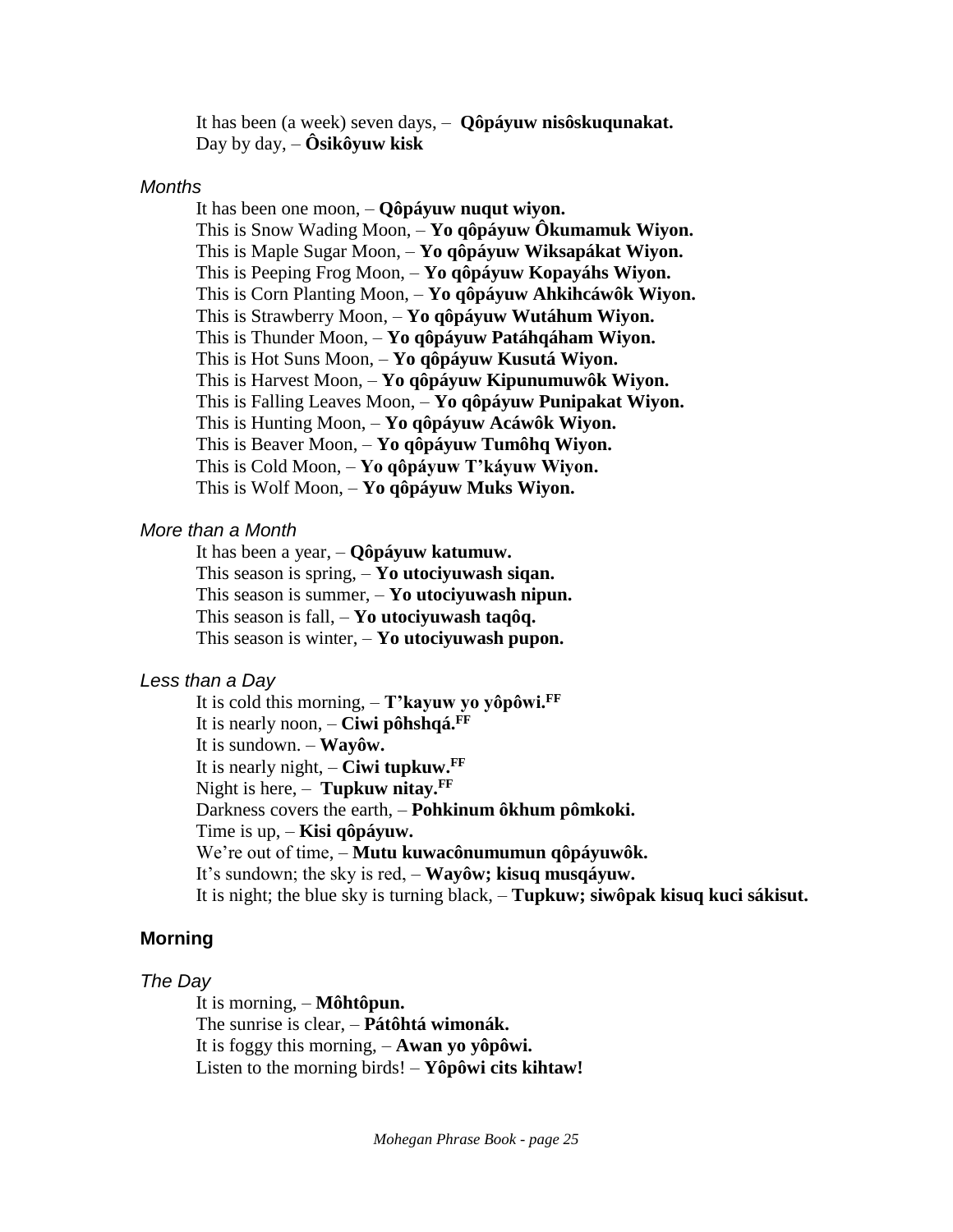### *Sleeping*

Get up! Awake! – **Tohkish!** *plural* **Tohkiq!** He awakes, – **Tohki.** I had a good dream (I dreamed what was good), – **Nutuyuqôm wikuk.** I had a bad dream (I dreamed what was bad), – **Nutuyuqôm mácituk.** What did you dream? – **Cáqan kutuyuqôm?** Where did you sleep? – **Cáhak mô kukawi?** You sleep much, – **Kukawi mutáwi**.

#### *Morning Rituals*

Let's eat breakfast! – **Yôpôwihpwutuk!** Clean your teeth! – **Kucusutawush kiputash!** *plural* **Kucusutawuq kiputash!** Get dressed! – **Aqush!** *plural* **Aquq!**  What should I wear? – **Cáqan wôm nutaq** Morning prayers (he prays in the morning), – **Ôkosuw yôpôwi**

#### **Afternoon**

#### *The Day*

The day is cold, – **Kisk t'kayuw.** I am cold, – **Nuq'sqac.** The handle is cold, – **Inôk sôyôqat.** The day is hot, – **Kisk kusutá.** I am hot, – **Nukusápus.** It is nearly noon, – **Ciwi pôhshqá.** It is noon, – **Pôhshqá.** The water is hot, – **Kusaputá**. The sun is high, – **Kisusq wáwápi.** The sun rises bright, – **Pátôhtá sôhsumwi.**

### *Break for Lunch*

Work hard! – **Ayhkôsush sayakati!** *plural* **Ayhkôsuq sayakati!** Work well! – **Ayhkôsush wuyi!** *plural* **Ayhkôsuq wuyi!** Shall we take a break? – **Pish kumamumun cawhki?** Let's eat lunch! – **Pôshqáhpwutuk!** I need a short sleep, – **Nukiyásháw táyôhqáyuw kawiwôk.**

### **Evening**

#### *The Day*

The sun is setting, – **Wayôw.** The sky is becoming dark, – **Kisuk pohkinum.** It is nearly night, – **Ciwi tupkuw.**

#### *Going Home*

Finish your work! – **Kacihtawush ayhkôsuwôk!**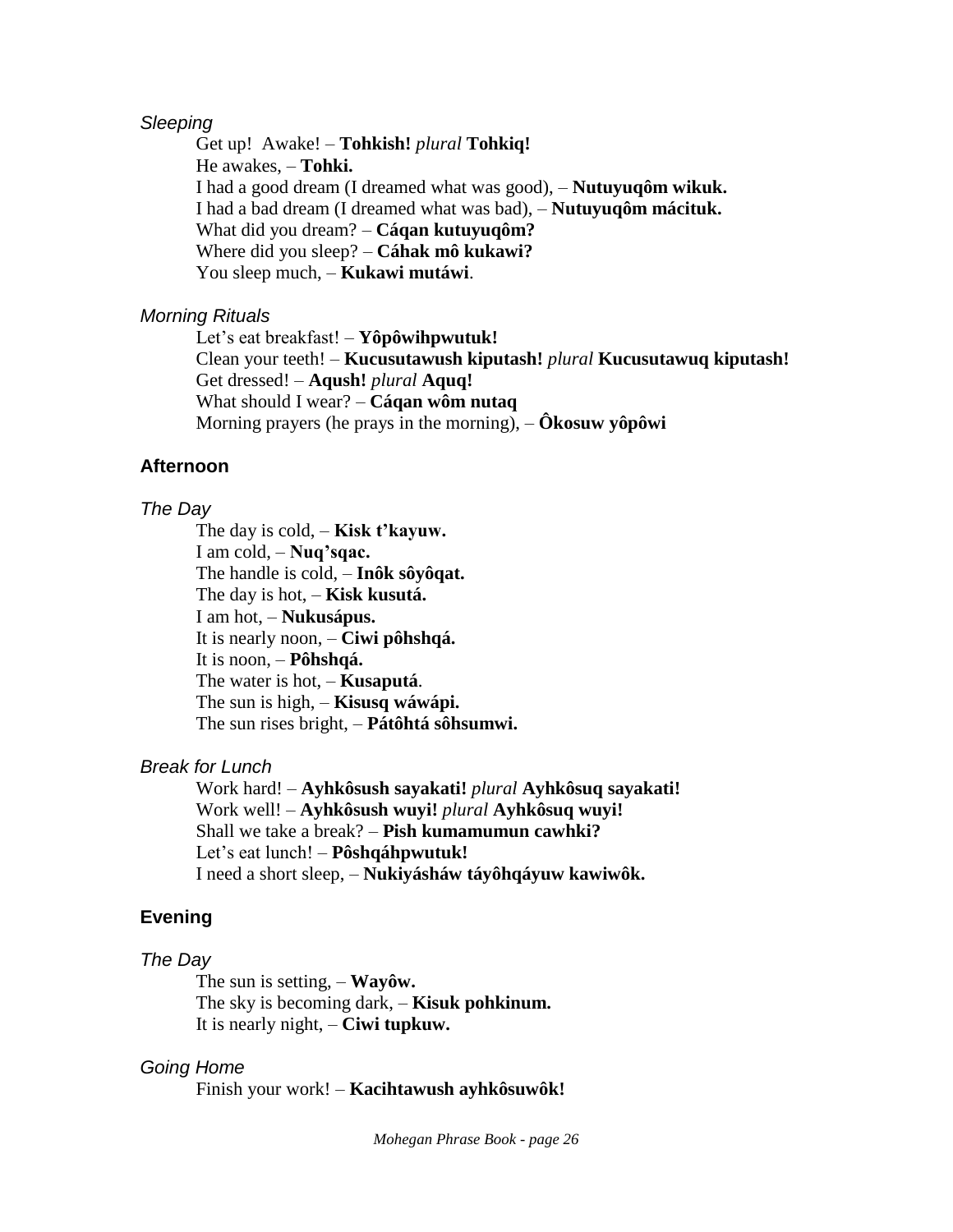*plural* **Kacihtawoq ayhkôsuwôk!** Work is finished, – **Kacihtôw ayhkôsuwôk.** I'm going home, – **Nuqinum.** My home, – **Nik** Let's go (our) home! – **Wacshaw kikun!** Gather our children, – **Môwáwish kunicônunak**, *plural* **Môwáwiq kunicônunak.**

#### *Dinnertime*

I am hungry, – **Nuyôtum.** I am thirsty, – **Nukôkuton.** Wash your hands! – **Kucusutawush kicish!** I cooked a meal, – **Nutapos mitsuwôk.** Come to the table! – **Piyôsh i taspowôkanuk!** *plural* **Piyoq i taspowôkanuk!** Sit down! – **Matapsh!** *plural* **Matapiq!** Let's eat dinner! – **Wuyôkpwutuk!** Eat! – **Mitsutuk!** I am going to eat, – **Katawi numicuw.**

#### *Night Rituals*

Say your prayers! – **Iwásh ôkosuwôkansh!** *plural* **Iwáq ôkosuwôkansh!** Pray! – **Ôkosush**! *plural* **Ôkosuq!** Evening prayer, – **wuyôksi ôkosuwôk** Tell me a story! – **Ihtôqat uyohsh ni!** *plural* **Ihtôqat uyohq ni!** Long, long ago, – **Quni-yôwat…** A story, – **Ihtôqat**

### *Sleep*

I am weary, – **Nusôhsuni**. Where shall I sleep? – **Cáhak pish nukawi**. My bed calls me, – **Apun huyáw ni.** Let's go to bed! – **Piyôtuk i apun!** Wake me in the early morning! – **Tohkunum yôpôwi!** Let me sleep! – **Nukayum kawiyôn!** Sleep well! – **Wuyi kawish!** *plural* **Wuyi kawiq!** Good dreams, – **Wikun uyuqômuwôkansh** Good night, – **Wikun nukô**

### *Weather and the Heavens*

#### *Weather*

Whenever it's spring, it rains, – **Siqaks, sokuyôn.** Whenever it's summer, it is hot, – **Nipuks, kusutá.** Whenever it's fall, the leaves fall, – **Táqôquks, punipakatash**. Whenever it's winter, it snows, – **Pápoks, socpo.**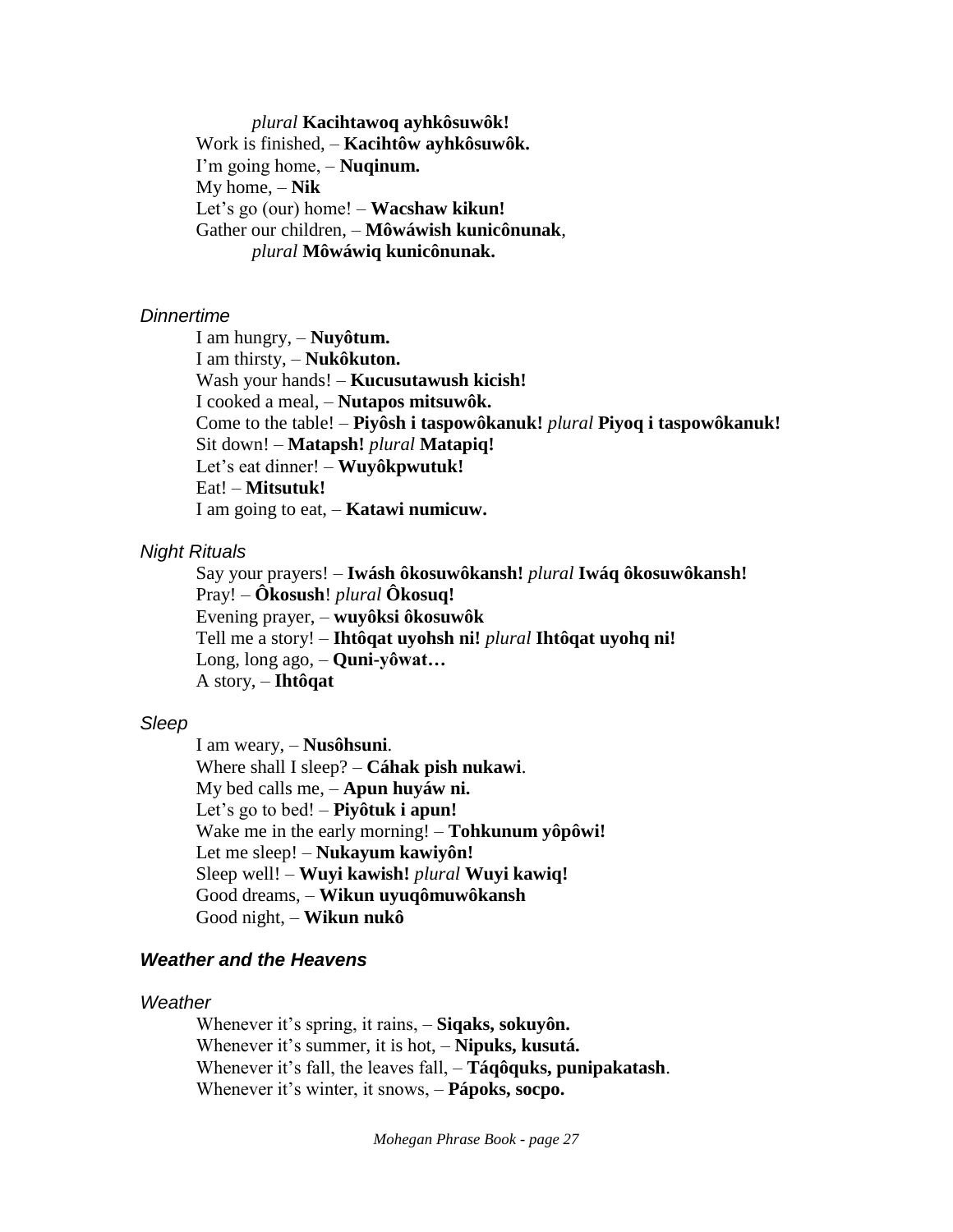Today is rainy, – **Yo kisk sokuyôn.** The thunder is loud, – **Patáhqáham mushôtowáy.** It's a nice day, – **Wiyôqat.** Sun rises clear, – **Kisusq pátôhtá wimonák.FF** Today is cloudy, – **Yo kisk kupqat.FF** It is cloudy; there is a great rain today,  $-$  **Kupqat; mushuyôn iyo kisk.** FF Many clouds are in the sky, – **Mutáwiyuw ôkatuqash kisuquk.** Today is windy, – **Yo kisk wapayuw.** It is foggy this morning, – **Awan yo yôpôwi.** A great rain is coming, – **Mushuyôn piyômuw.** Snow covers the path, – **Kon ôhkum may.** It is cold this morning. – **T'kayuw yo yôpôwi.** FF Rain makes everything green, – **Sokuyôn wustow cáqansh wámi áskasqáks.** A huge snow. Everything is white, – **Kôkci-kon. Cáqansh wámi wôpáyush.** The wind is strong tonight – **Wutun mihkáyuw yo tápkuk.** FF The wind is stirring the gray clouds, – **Wutun mômôci wôpushaki ôkatuqash.**  The sun is yellow and warm, – **Kisusq wisôwisuw qá c'wáyuw.** It is foggy. It is difficult to see, – **Awan. Sayakat nák.**

## *The Heavens*

There is Morning Star, – **Nitay Mushánuk.**

There is an early morning star, – **Nitay yôpôwi ayaks.**

Many stars live in the night sky, – **Mutáwi ayaksak apuwak nipôwi kisuq.**

Tonight the moon is full, – **Yo tápkuk wiyon kisutuw.**

Look! That cloud looks like a rabbit, –

**Kunaw! Na ôkatuq aquniwôqat tuksáhs.**

No, all the clouds look like white chickens, –

**Mutu, wámi ôkatuqash aquniwôqatash wôpisucik môyhsháksak.**

It's sundown; the sky is red, – **Wayôw; kisuq musqáyuw.**

It is night; the blue sky is turning black, **– Tupkuw; siwôpak kisuq kuci sákisut.** Night is here, – **Tupkuw nitay.FF**

Darkness covers the earth, – **Pohkinum ôkhum pômkoki.**

# *Where Are You?*

Where are you? – **Cáhak kutap?**

Here I am, – **Yotay nutap.**

I am at my home, – **Nutap nikuk.**

I will be home soon, – **Mus nutap nik qinô.**

Where have you been? – **Cáhak mô kutap?**

I was there, – **Mô nutap nitay.**

I was at home this morning, – **Mô nutap nikuk yo yôpôwi.**

I was working, – **Mô nutayhkôs.**

I was gathering food, – **Mô numukunum micuwôk.**

I was gathering my kids, – **Mô numôwáwimun nunicônak.**

I was at the store, – **Mô nutôqushakámukanuk.**

I saw the doctor, – **Mô nunáwô môyikow.**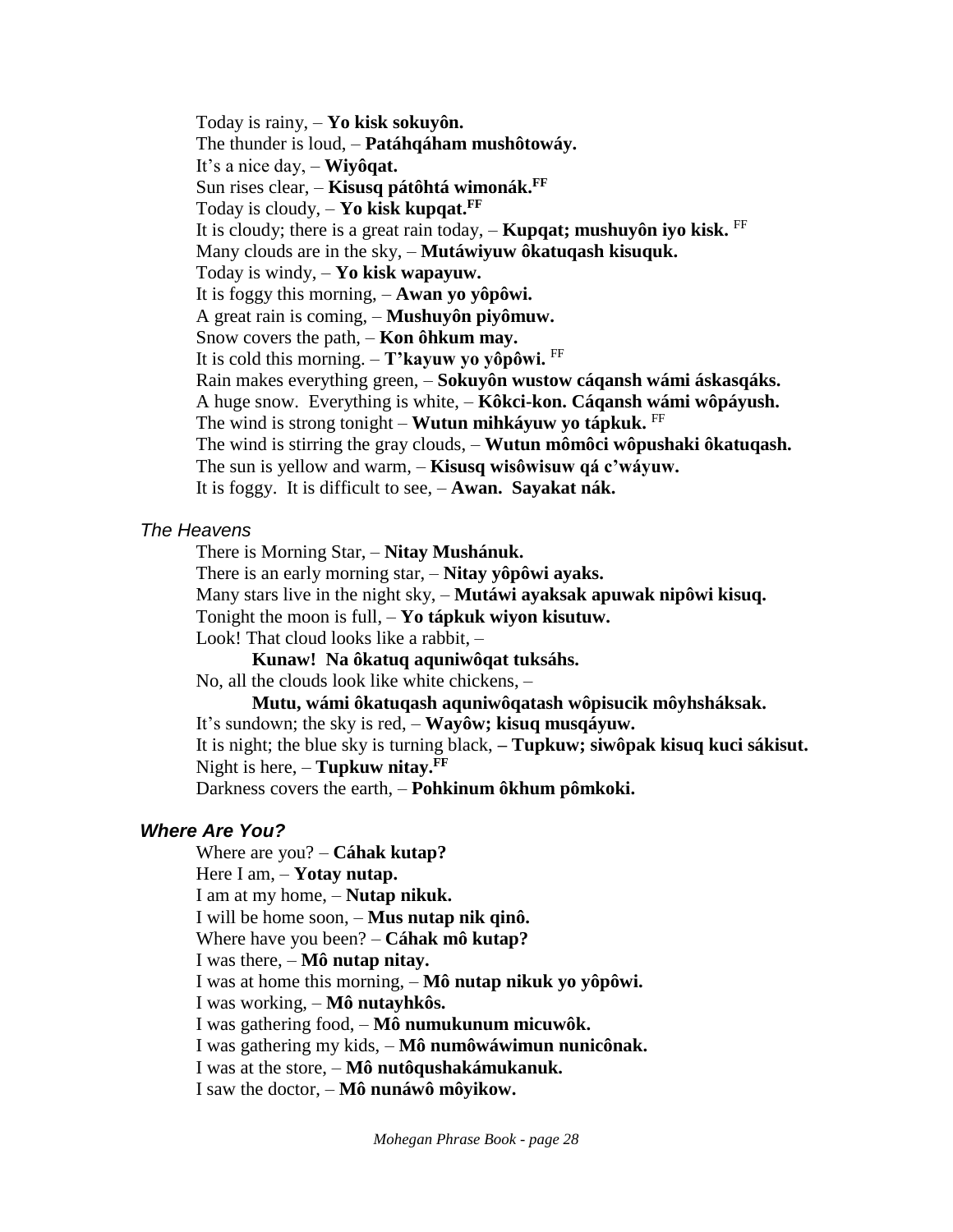#### *Simple Conversations*

*One to One*

How are you? – **Tôn kutaya**  I am fine, – **Nuwiyámo** *or* I am in good health, – **Nukôkicá** How are you? (in response) – **Ki tôn kutaya** What is your name? (literally: How are you called?) – **Tôn kutusuwis?**  My name is \_\_\_\_\_\_, – \_\_\_\_\_\_\_ **nuwisuwôk.** Who is that person? – **Awán na skitôp?**  That is my mother, – **Awán nunonôk.** Who are those people? – **Awán nik skitôpak.** Those are my cousins. – **Nik natôksak**

### *One to Two or More*

How are you? – **Tôn kutayamô?** We are fine, – **Nuwiyámomun.** How are you? – **Ki tôn kutaya?** I am fine, – **Nuwiyámo.** *or* I am in good health, – **Nukôkicá.**

#### *Two or More to Two or More*

How are you? – **Tôn kutayamô?** We are fine, – **Nuwiyámomun.** How are you? – **Ki tôn kutayamô?** We are fine, – **Nuwiyámomun.** *or* We are in good health, – **Nukôkicámun.**

What are your names? (literally: How are you called?) – **Tôn kutusuwisumô?** His/her name is \_\_\_\_ and my name is \_\_\_\_\_\_, – \_\_\_\_\_**wisuwôk qá** \_\_\_\_\_**nuwisuwôk**. Who is that person? – **Awán na skitôp?** 

That is my father, – **Awán nohsh.** Who are those people? – **Awán nik skitôpak.** Those are my children, – **Nik nunicônak.**

# *Prepositions*

The boy is in the story, – **Makacuks ihtôqatuk.** The boy is inside of the basket, – **Makacuks ayômi manoták.** The basket is on the boy, – **Makacuksuk manotá.** The basket is on top of the boy, – **Makacuksuk waskici manotá.** The boy is near the basket, – **Makacuks kiski manotá.** The boy is over the basket, – **Makacuks wawapi manotá.** The boy is behind the basket, – **Makacuks wuták manotá.** The boy is in front of the basket, – **Makacuks áyaqáhtuk manotá.**